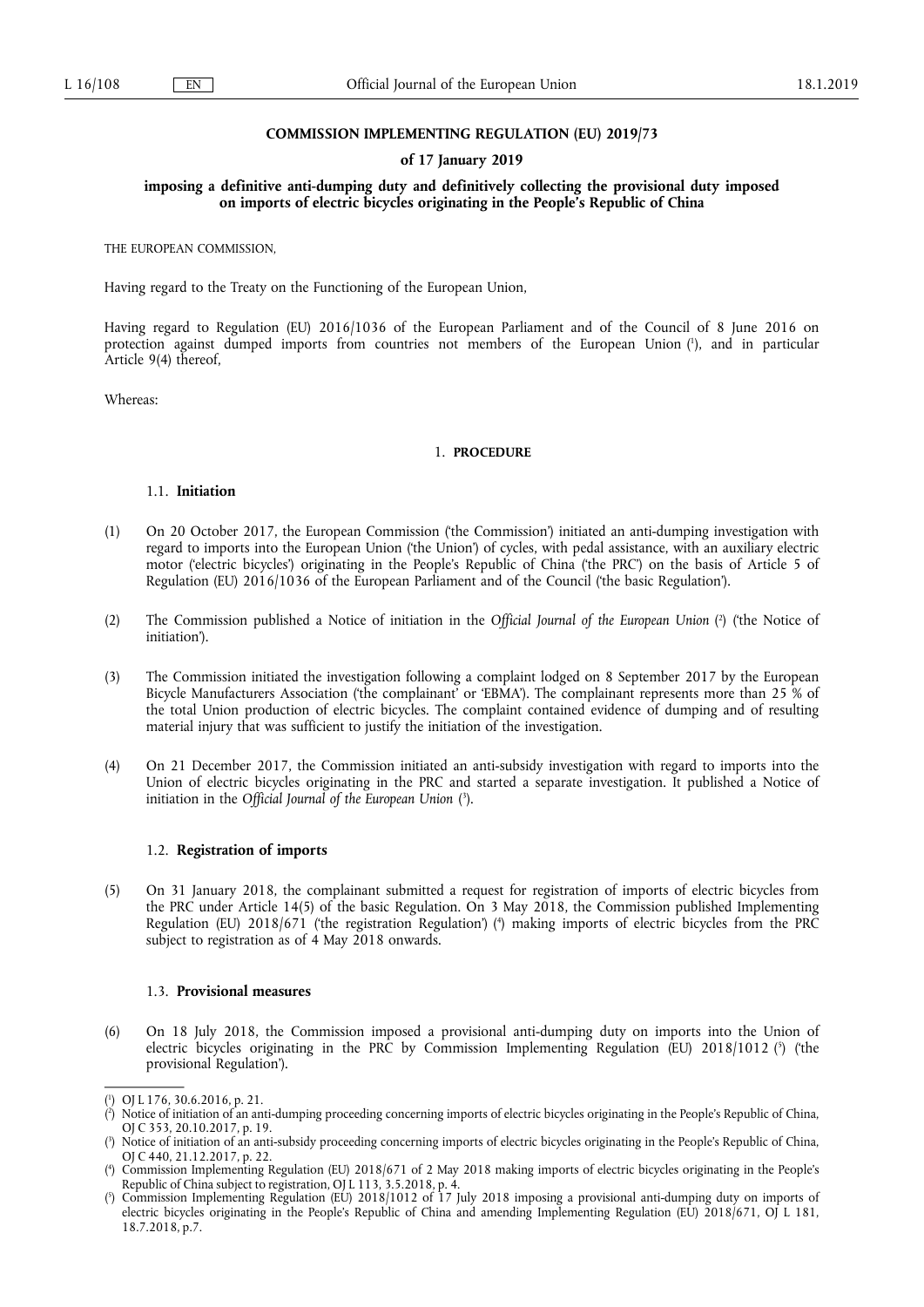(7) As stated in recital (7) of the provisional Regulation, the investigation of dumping and injury covered the period from 1 October 2016 to 30 September 2017 ('the investigation period' or 'IP') and the examination of trends relevant for the assessment of injury covered the period from 1 January 2014 to the end of the investigation period ('the period considered').

### 1.4. **Subsequent procedure**

- (8) Following the disclosure of the essential facts and considerations on the basis of which a provisional antidumping duty was imposed ('provisional disclosure'), the complainants, the China Chamber of Commerce for Import and Export of Machinery and Electronic Products ('the CCCME'), the Collective of European Importers of Electric Bicycles ('CEIEB'), individual unrelated importers, and individual Chinese exporting producers made written submissions making their views known on the provisional findings.
- (9) The parties who so requested were granted an opportunity to be heard. Hearings took place with the complainants, the CEIEB, unrelated importers, and one individual Chinese exporting producer. One hearing with the Hearing Officer in trade proceedings was held with that Chinese exporting producer.
- (10) The Commission considered the comments submitted by interested parties and addressed them as detailed in this Regulation.
- (11) The Commission continued seeking and verifying all information it deemed necessary for its final findings. In order to verify the questionnaire replies of unrelated importers, verification visits were carried out at the premises of the following parties:

— BH BIKES EUROPE S.L. (Vitoria, Spain);

- BIZBIKE BVBA (Wielsbeke, Belgium);
- NEOMOUV SAS (La Flèche, France).
- (12) The Commission informed all interested parties of the essential facts and considerations on the basis of which it intended to impose a definitive anti-dumping duty on imports into the Union of electric bicycles originating in the PRC ('final disclosure').
- (13) The comments submitted by the interested parties were considered and taken into account where appropriate.

### 1.5. **Sampling**

(14) The list of Chinese exporting producers included in the Annex 1 to this Regulation was modified to take account of the change of name of one Chinese exporting producer to Easy Electricity Technology Co., Ltd. and another exporting producer Wuxi Shengda Vehicle Technology Co., Ltd. was added to the Annex 1.

#### 1.6. **Individual examination**

- (15) Six non-sampled exporting producers formally requested individual examination under Article 17(3) of the basic Regulation. Three of those companies were groups of companies with a total of six related traders. Furthermore, two of the companies that formally requested individual examination also requested market economy treatment. Following provisional disclosure four of those companies reiterated their requests for individual examination.
- (16) As explained in recital (47) of the provisional Regulation, the examination of such a high number of requests would have been unduly burdensome and would not have allowed the completion of the investigation within the time period established in the basic Regulation. Furthermore, the additional period of time between the provisional and definitive phases was not sufficient to allow the Commission to consider this large number of requests. The Commission therefore confirmed its decision not to grant any requests for individual examination.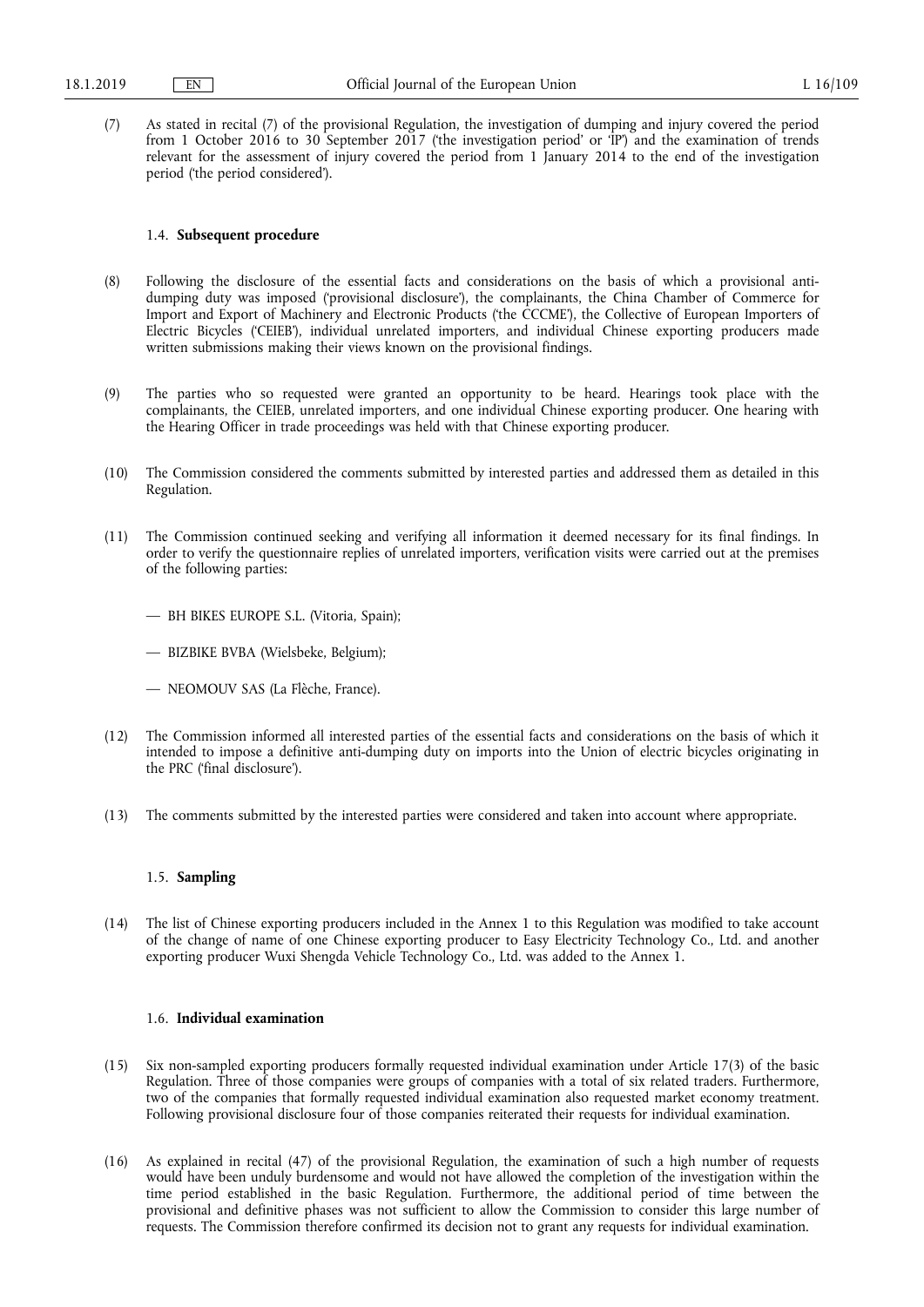#### 1.7. **Market economy treatment ('MET')**

- (17) The CCCME, Bodo Vehicle, Suzhou Rununion and Jinhua Vision reiterated their claim that since subparagraph (a)(ii) of section 15 of the Protocol of Accession of the PRC to the World Trade Organisation ('WTO') had lapsed after 11 December 2016, the existence of dumping should be established on the basis of the domestic prices and costs of the Chinese exporting producers. The Commission addressed that claim as explained in section 3.1.1 of the provisional Regulation.
- (18) The Commission applied the legislation in force and applicable to this investigation, namely Article 2(7)(a) and (b) of the basic Regulation.
- (19) Giant Electric Vehicle 'Giant' responded to the provisional disclosure, restating its claims that the Commission should have granted Giant MET as, in Giant's view, it fulfilled the MET criteria in Article 2(7)(c) of the basic Regulation, notably criteria 1 and 3. In particular, Giant challenged the Commission's interpretation of State interference, submitting that the possibility of State interference was not sufficient to reject an MET claim. In addition, it restated its arguments that the impact of the distortions on the price of aluminium was not significant.
- (20) Concerning criterion 1, the Commission found significant State interference in relation to the aluminium market as described in detail in the MET disclosure document dated 3 May 2018, the letter of 29 May replying to Giant's comments on the MET disclosure and the provisional Regulation, in particular recitals (88) and (89). The Commission found that the Chinese government can exercise complete control over the aluminium market and regulates the aluminium market with the objective to prevent arbitrage in the economic sense. The Commission found that that situation results in a distorted aluminium market the PRC and constitutes significant State interference by the Chinese government. The distortion in the aluminium market is so strong that there is no arbitrage, lack of which *per se* constitutes significant distortion.
- (21) Giant never challenged the Commission's findings of significant State interference in the PRC's aluminium market and of the Chinese government's complete control over it. It merely claimed that the effect of this State interference was not significant in value terms during the investigation period. The Commission cannot accept the proposed interpretation, which is not supported by the case-law cited by Giant ( 6 ). In fact, according to caselaw, criterion 1 precludes the granting of MET where the State has significantly interfered with the operation of market forces. The significant State interference in that regard would not support the conclusion that market economy conditions prevail for a producer operating in such market. (?)
- (22) Thus, the Commission's finding regarding criterion 1 in the provisional Regulation was confirmed.
- (23) Concerning criterion 3, Giant claimed that the Commission did not address its claims that the financial incentives were insignificant and not carried over from the former non-market economy system but an expression of legitimate industrial policy. In addition, Giant resubmitted that the Commission should have considered the significance of the land-use rights being granted basically for free over their life of 50 years.
- (24) The Commission notes that the claim regarding financial incentives as well as the methodology applied in relation to the land-use rights, was not only already extensively dealt with in the MET disclosure document, but were also addressed in the letter of 29 May 2018 replying to Giant's comments. In addition, the Commission's reasoning is also described in the provisional Regulation, in particular in recitals (91) and (92).
- (25) Based on the reasoning described in those documents, the Commission concluded that the preferential tax rate was a financial incentive of a quasi-permanent open-ended character which could also serve the purpose of attracting capital at discounted rates, thereby significantly distorting competition over a long period of time. The Commission also concluded that the tax deduction for R&D expenses was recurrent and not limited in time and therefore would have similar effect. Finally, the Commission recalls that the Giant effectively did not pay for its land-use rights (see recital (21)). Giant did not present any new argument.

<sup>(</sup> 6 ) Case C-337/09 P, *Council v Zhejiang Xinan Chemical Industrial Group*, EU:C:2012:471, paragraphs 66 & 73. See also Case C-26/96, *Rotexchemie v. Hauptzollamt Hamburg-Waltershof*, EU:C:1997:261, paragraph 9 and Case C-338/10, *GLS v. Hauptzollamt Hamburg-Stadt*, EU:C:2012:158, para. 20.

<sup>(</sup> 7 ) Case C-337/09 P, *Council v Zhejiang Xinan Chemical Industrial Group Co. Ltd*, EU:C:2012:471, paragraph 90: '*In that regard, it must be noted that MET may only be granted to an operator if the costs to which it is subject and the prices it charges are the result of the free operation of supply and demand. That would not be the case if, for example, the State interfered directly with the price of certain raw materials or the price of labour*.'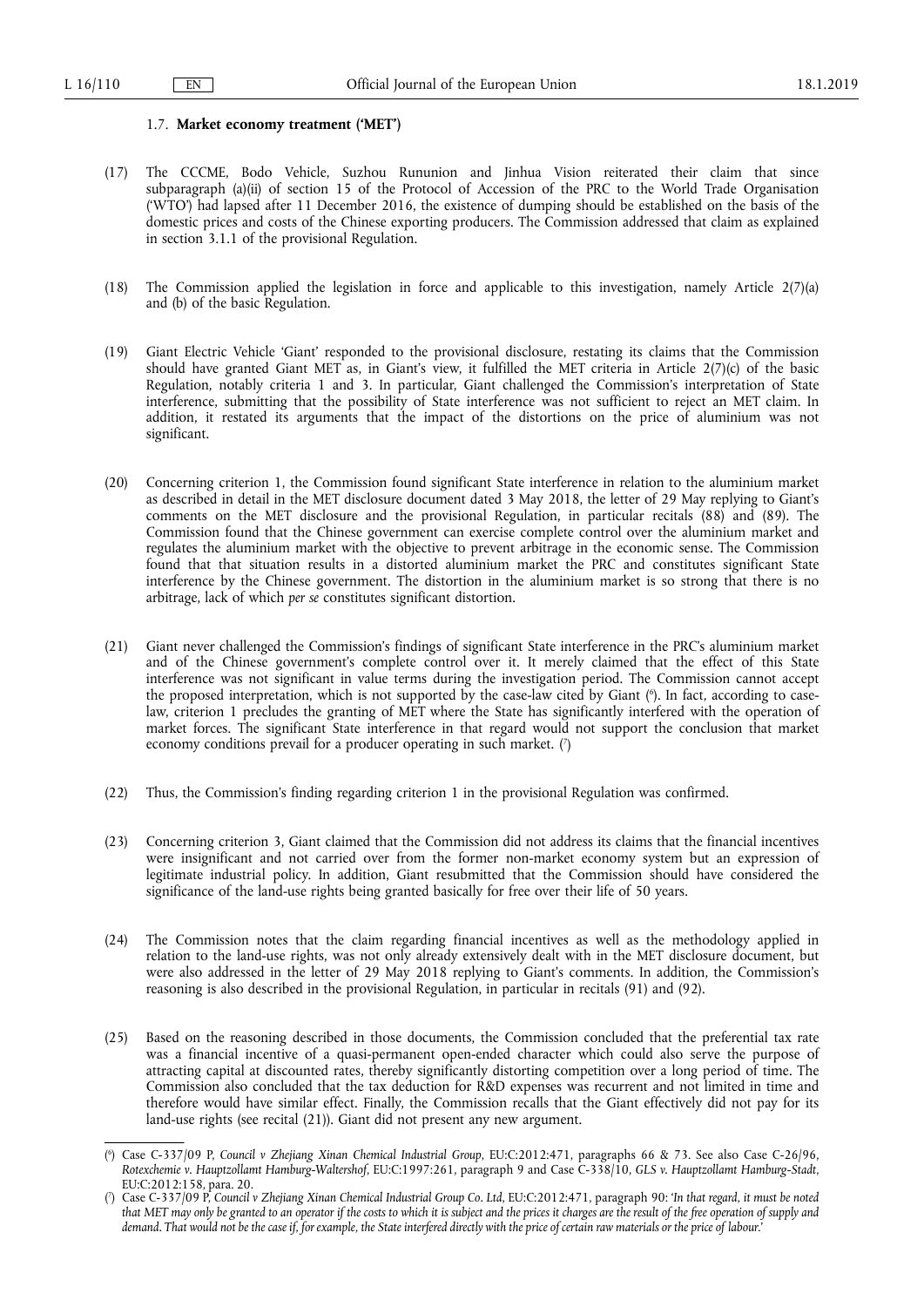- (26) Thus, criterion 3, that is, the requirement that there are no significant distortions carried over from the former non-market economy system, remains not fulfilled.
- (27) The CEIEB claimed that the denial of MET to a Chinese exporting producer was discriminatory, as the Union industry purchases aluminium frames from the PRC and therefore also benefits from the distortions in the aluminium market in the PRC. The CEIEB also raised the issue of imports of aluminium frames from the PRC by the Union industry under a duty suspension scheme. Those claims were rejected. Purchases by the Union industry are irrelevant for the analysis under Article 2(7)(c) of the basic Regulation which aims at examining whether an exporting producer is entitled to MET for the determination of the normal value. As a result, the Commission did not consider it relevant for the MET determination.

#### 1.8. **Investigation period and period considered**

(28) In the absence of comments concerning the investigation period and period considered, recital (7) of the provisional Regulation is confirmed.

#### 2. **PRODUCT CONCERNED AND LIKE PRODUCT**

# 2.1. **Claims regarding the product scope**

- (29) After the publication of the provisional Regulation, three Chinese exporting producers, one importer and the CCCME reiterated their claim set out in recitals (57) to (63) of the provisional Regulation to exclude electric bicycles with an auxiliary motor pedal assistance of up to 45 km/h (speed electric bicycles') from the product scope.
- (30) Those parties argued that speed electric bicycles have significantly different characteristics and intended uses, are not subject to the same regulatory requirements, have significantly different prices and costs, and that, from the consumers' perspective, they are not interchangeable with the other electric bicycles with an auxiliary motor pedal assistance of up to 25 km/h covered by this investigation.
- (31) The CCCME claimed that the Commission had failed to note that the consumer alteration of the software on cutoff speed mentioned by the complainant was illegal and added that this prospect could not be treated as a likely possibility.
- (32) The complainant agreed that it was illegal for consumers to increase the auxiliary motor pedal assistance cut-off speed by making alterations to the software. However, it recalled that its claim was not related to such possibility but to the modifications by economic operators (importers, traders) before the electric bicycles were sold on the Union market. Indeed, when those changes to software programming involve a decrease in the cut-off speed of the auxiliary motor pedal assistance, they would be legal from a product type approval perspective. The complainant added that such changes to software programming created an obvious risk of circumvention of the anti-dumping and anti-subsidy measures.
- (33) The Commission points out that recital (65) of the provisional Regulation does not only refer to consumer alteration of the software but to software programming in general. In addition, the same recital clearly referred to both the possibility to change the cut-off speed upwards and downwards. While the CCCME notes that an increase by the consumer of the auxiliary motor pedal assistance cut-off speed would be illegal, it does not question other software programming changes, such as decreasing the cut-off speed of the auxiliary motor for pedal assistance by economic operators mentioned in recital (32) of this Regulation. The argument was therefore rejected.
- (34) Following final disclosure, the CCCME argued that the Commission only presented the argument concerning economic operators rather than the consumers altering the software programming to increase or decrease the speed of the auxiliary motor assistance for the first time in the final disclosure. That statement is incorrect. As noted in the previous recital, recital (65) of the provisional Regulation referred to all types of software programming, irrespective of who carries out the software programming. There is no indication that recital (65) of the provisional Regulation only referred to software programming carried out by consumers and did not include software programming carried out by economic operators. In any event, the Commission observes that inclusion in the final disclosure is sufficient to allow all interested parties to comment.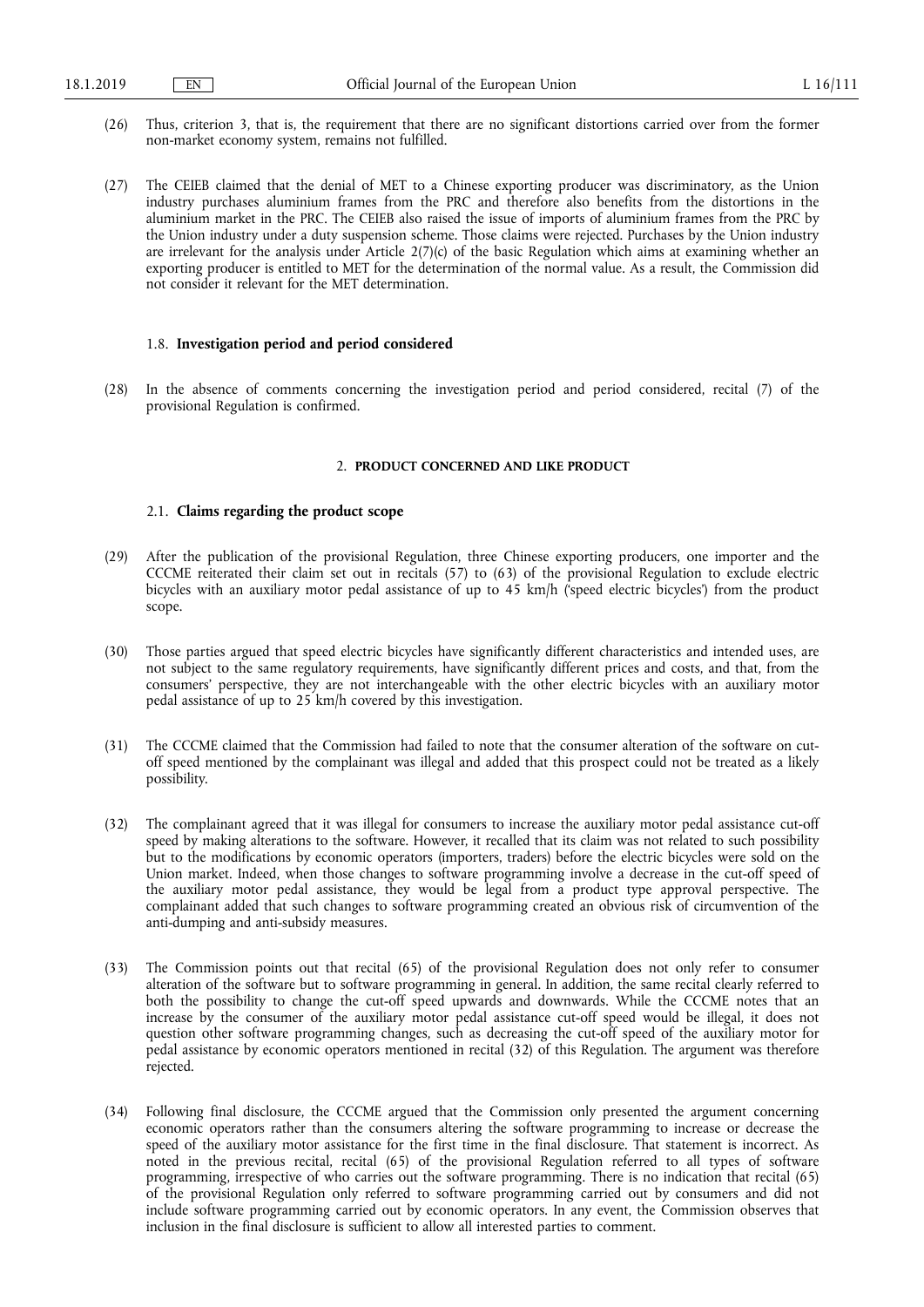- (35) The CCCME claimed that the complainant's statement that all electric bicycles were subject to the same tests under the norm EN 15194 was inaccurate. The CCCME submitted that the norm EN 15194 subjects all electric bicycles to the same test procedures. That norm, however, has no bearing on the difference in speed which commands different requirements and makes speed electric bicycles not interchangeable with other electric bicycles. The CCCME further argued that speed electric bicycles, as opposed, to ordinary electric bicycles, did not fall under the scope of norm EN 15194.
- (36) The CCCME submitted that speed electric bicycles are covered as moped vehicles for use on public roads by Regulation (EU) No 168/2013 of the European Parliament and of the Council ( 8 ). That Regulation excludes electric bicycles with an auxiliary motor pedal assistance of up to 25 km/h. Additional rules applying to speed electric bicycles cover taxes, licensing and insurance, license plates and moped compliant helmet and safety compliance checks.
- (37) The CCCME submitted that the reasoning set out in recital (70) of the provisional Regulation that all electric bicycles share the same physical characteristics does not overcome the argument that there are distinct equipment and regulatory requirements associated with speed electric bicycles. The CCCME claimed that due to those distinct requirements, speed electric bicycles were not interchangeable with other electric bicycles and that consumers supported this view. In order to substantiate that argument, the CCCME mentioned the opposition of the European Cyclist Federation to the Commission's proposal to request third party liability insurance for all electric bicycles, not only speed electric bicycles.
- (38) The complainant reiterated its claim that all electric bicycles share the same physical characteristics. In particular, the complainant submitted that all electric bicycles are made of the same bicycle parts and components, and that there are no bicycles' parts which are exclusively used for speed electric bicycles. This includes the motors manufactured by the major motor producers which can be used to power all types of electric bicycles with the adequate software programming. The difference between speed electric bicycles and other electric bicycles cannot therefore be reliably established on the basis of their physical appearance.
- (39) The complainant submitted that consumer perception is not a determining factor for the determination of the product scope in trade defence proceedings and claimed that electric bicycles of all auxiliary motor pedal assistance levels are available in the different use categories (for example, for use in commuting, trekking, racing, and on mountains) and are marketed to all customer groups irrespective of their age and gender. Consumer perception and use therefore does not justify an exclusion of speed electric bicycles from the product scope.
- (40) The complainant submitted that the criterion of type approval and more generally the classification under Regulation (EU) No 168/2013 are not suitable for the definition of the product scope in the present case. The complainant argued that not all speed electric bicycles are subject to type approval but only those intended for use on public roads. This would exclude, for instance, an electric mountain bike used exclusively for competitive events or off-road mountains which would also not be subject to the further requirements related to type approval (license plate, helmet and insurance).
- (41) Furthermore, the complainant argued that electric bicycles which are not subject to type approval under the Regulation (EU) No 168/2013 are nevertheless subject to the exact same product safety requirements under the Union machinery directive. The complainant further added that the applicable norm setting specific requirements is the same for all electric bicycles, namely the harmonised norm EN 15194 and therefore restated the claim reflected in recital (64) of the provisional Regulation.
- (42) The Commission assessed that the claims above made by the CCCME concerning interchangeability, regulatory requirements and consumer perception were a repetition of those already addressed in recitals (67) to (73) of the provisional Regulation.

<sup>(</sup> 8 ) Regulation (EU) No 168/2013 of the European Parliament and of the Council of 15 January 2013 on the approval and market surveillance of two- or three-wheel vehicles and quadricycles. Text with EEA relevance, OJ L 60, 2.3.2013, p. 52.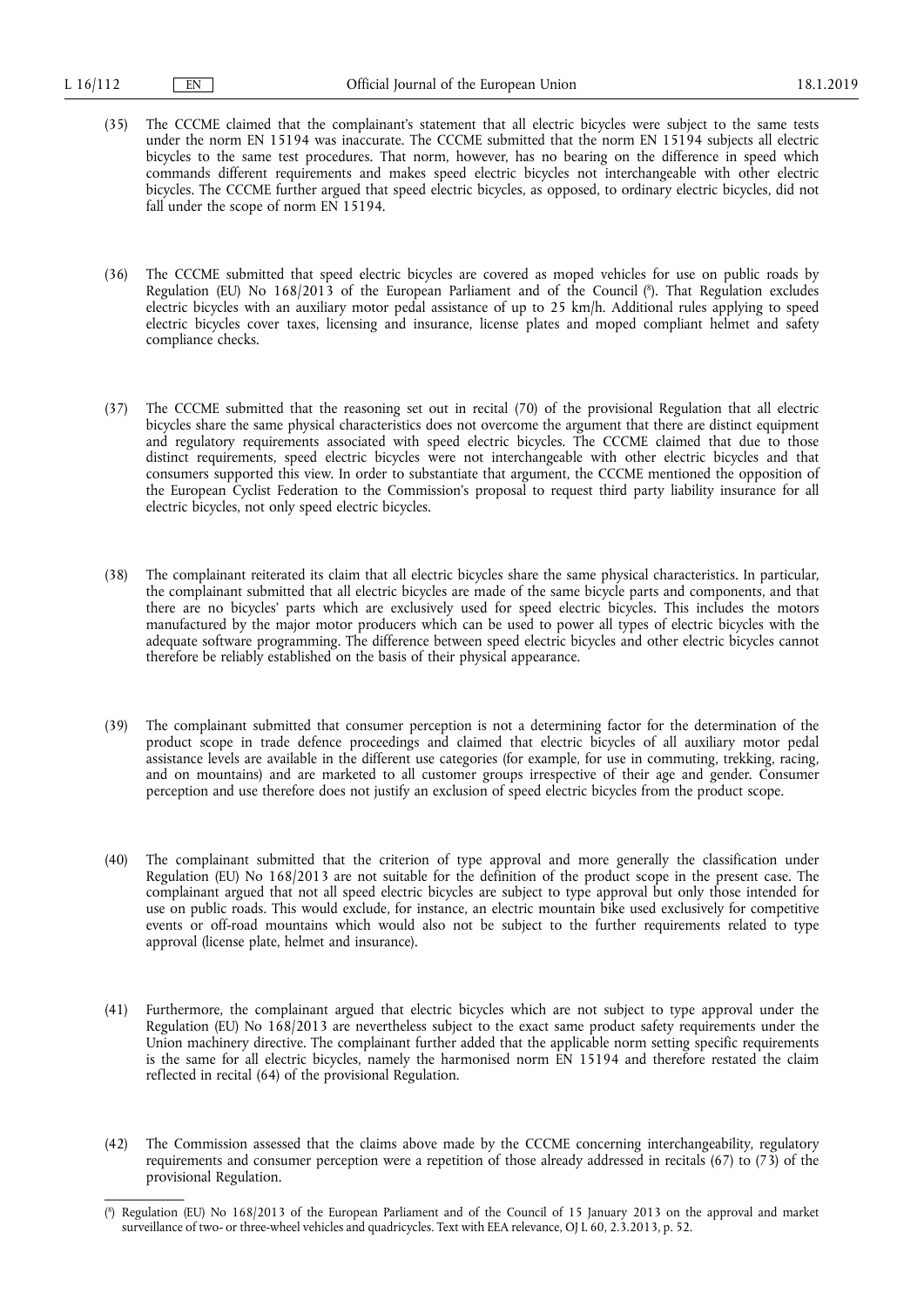- (43) The Commission noted that its proposal to extend the requirement of third-party liability insurance to all electric bicycles, used by the CCCME to substantiate the claimed difference in consumer perception, equally showed that the differences in regulatory requirements were evolving and did not provide a suitable and stable basis to exclude speed electric bicycles from the product scope.
- (44) The Commission concluded that the additional information submitted was not of a nature to alter its findings regarding the product scope, namely that electric bicycles share the same basic physical characteristics and properties and that consumer perception and uses overlap significantly. The arguments of the CCCME were therefore rejected.
- (45) One interested party argued that the product scope of the investigation should be limited to low-end electric bicycles. Mid- and high-end electric bicycles should be removed from the product scope, since there is allegedly no dumping taking place in the mid-and high-end segment of electric bicycles. That interested party claimed that quality and performance, price, cost and profit margin of electric bicycles could be used to differentiate between those market segments.
- (46) The Commission recalled that the product concerned and the like product were defined on the basis of their physical characteristics. Criteria such as price, cost and profit margin cannot be used to define the product concerned ( 9 ). As to quality and performance, beyond the fact that the interested party did not explain how to measure and quantify these elements in a systematic way, the Commission recalls that quality and performance can be taken into account through adjustments for physical characteristics. In any event, even if they were relevant for defining the product scope, quod non, the Commission notes that although several interested parties put forward similar claims during the investigation, none provided any pertinent information that would have justified or allowed for a possible segmentation of the market. In the absence of any evidence, the Commission in any event had to reject that argument and confirmed the findings laid out in recital (122) of the provisional Regulation.
- (47) In the absence of any other comments with respect to the product scope, the Commission confirmed the conclusions set out in recitals (67) to (74) of the provisional Regulation.

#### 3. **DUMPING**

## 3.1. **Analogue country**

(48) No comments were received regarding the choice of the Union industry as analogue country and no alternative analogue countries were suggested. Recital (103) of the provisional Regulation is therefore confirmed.

# 3.2. **Normal value**

- (49) As set out in recital (103) of the provisional Regulation, the normal value was based on the prices actually paid or payable in the Union for the like product. No comments on that point were received.
- (50) Two Chinese exporting producers disputed the values used for the normal value, taking examples of product type (PCN) pairs where one should be, according to the common understanding in the electric bicycles industry, more expensive than the other, but were in fact cheaper. Those two exporting producers claimed that the Commission should adjust the normal value per PCN to be more 'in line' with the presumed cost of the materials and parts used.
- (51) That claim was denied, as the normal value is based on actual prices paid in the Union for the like product. Each electric bicycle is composed of multiple components, which together with other factors determine the sales price. The combined effect of those components and factors can outweigh the impact of the price differences of one particular component as claimed by both exporting producers. Those two exporting producers did not claim an adjustment for physical differences under Article  $2(10)(a)$  of the Regulation.
- (52) Recitals (104) to (106) of the provisional Regulation are therefore confirmed.

<sup>(</sup> 9 ) See case T-394/13 *Photo USA Electronic Graphic vs. Council* ECLI:EU:T:2014:964.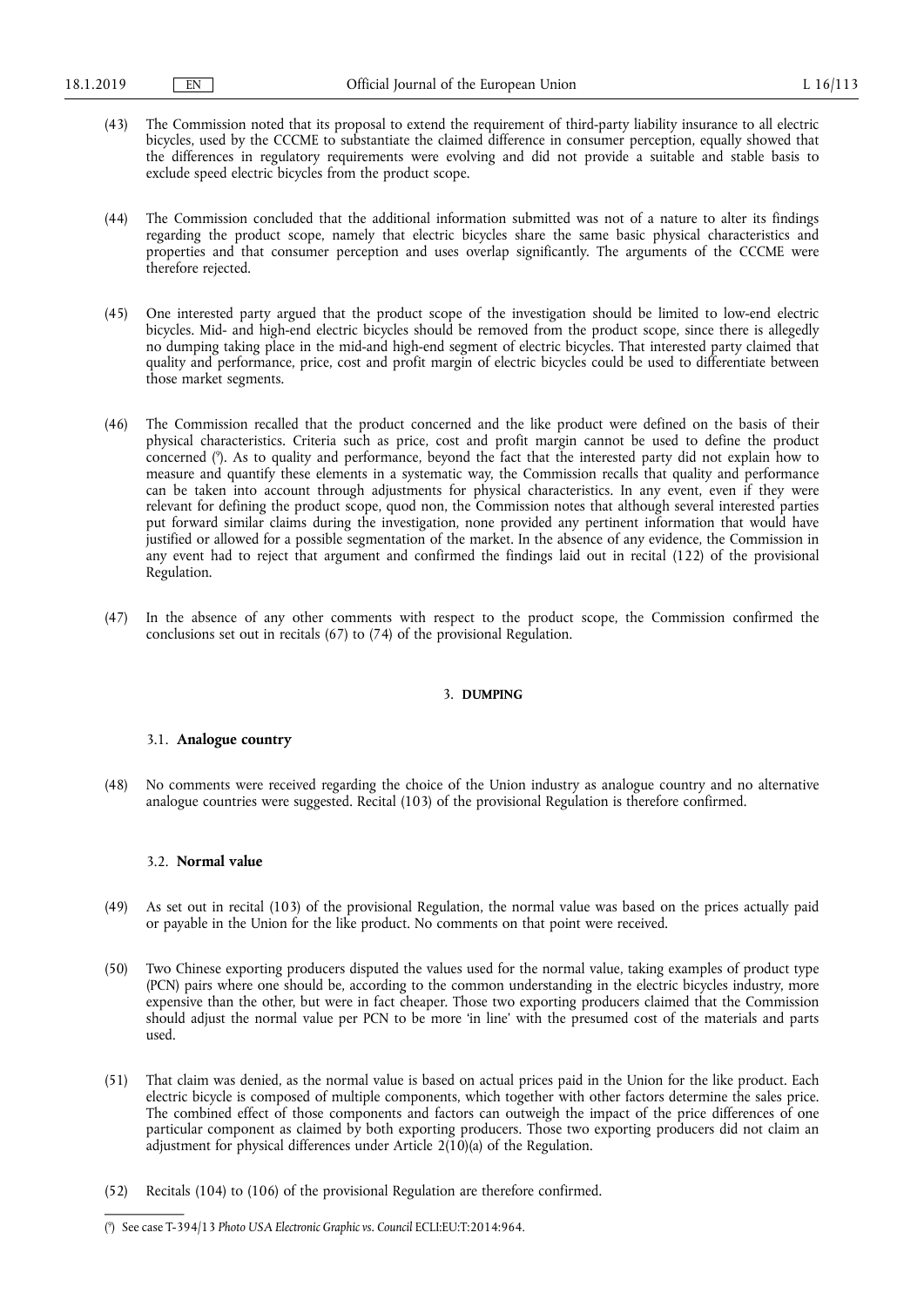- (53) Following final disclosure, two exporting producers argued that the explanation provided in recital (51) would be insufficient. Those exporting producers gave an example of two PCNs differing only in the power level of the engine assistance. In that example, the PCN with the lower-powered engine assistance fell into the more expensive normal value range than the PCN with the higher-powered engine assistance.
- (54) The Commission noted that such a situation was not typical for the normal value used in this investigation, as in most cases the more expensive PCN characteristics fell into more expensive normal value ranges. Indeed, the average normal value of PCNs with the higher assistance level is  $60.8$  % higher than the PCN's with the lower assistance level. The situation referred to in recital (53) can occur without compromising the reliability of this normal value for fair comparison purposes, as the normal value is based on the sales in the Union of multiple Union producers. Those sales inherently include price differences depending on the particular models influencing the price per PCN in the sales mix. Also, the normal value of the product concerned presented in ranges seemingly amplifies the price difference in some cases. This is because two PCNs with a very small price difference can be shown in two different ranges if their prices are close to the range limits.
- (55) In the absence of any other claims regarding the normal value, recitals (104) to (106) of the provisional Regulation are therefore confirmed.

### 3.3. **Export price**

(56) In the absence of any comments regarding the export price, recitals (107) to (109) of the provisional Regulation are confirmed.

### 3.4. **Comparison**

- (57) One exporting producer claimed that the Commission should not deduct credit costs incurred between the producer and its related sales companies in Europe. That claim was accepted. This resulted in an adjustment to the export price of less than 1 %.
- (58) The same exporting producer asked whether the normal value included packaging costs, and if so, whether the comparison with the export price was made 'packed to packed'. That claim was accepted for all exporting producers as the normal value was determined on the basis of packed liked products. This resulted in an adjustment to the export price of less than 1 %.
- (59) In recital (116) of the provisional Regulation, the Commission invited interested parties to provide reliable and verifiable quantification of costs for an adjustment under Article 2(10)(k) of the basic Regulation to account for the design, marketing and research and development (R&D) costs of brand-name importers.
- (60) Two Chinese sampled exporting producers submitted claims for an adjustment under Article 2(10)(k) of the basic Regulation and provided evidence from their brand-name importers in the Union in this regard. The evidence provided consisted of data from the importers concerned regarding R&D and design costs. Those importers had been inspected as part of this investigation.
- (61) The Commission considered the data submitted to justify the claims made and accepted that certain R&D and design costs were indeed required in the operations of the brand-name importers. It was however unable to accept the data of the importers selected by the exporting producers as that data covered issues wider than R&D and design costs of brand name importers. The significant differences in the reported cost categories expressed as a percentage of the two brand-name importers' turnover did not provide a representative basis for establishing the costs needed for the claimed adjustment.
- (62) However, the Commission was able to identify those costs in the records of the sampled and verified Union producers, who provided the source of the data for the normal value in this investigation. The sampled and verified Union producers were therefore considered a reliable source of data for a normal value adjustment for R&D and design under Article 2(10)(k).
- (63) On that basis, the Commission made an adjustment of 2,3 % to the normal value for the three Chinese exporting producers who sold only non-branded electric bicycles, that is to say that they produced electric bicycles in the PRC for brand holders in the Union.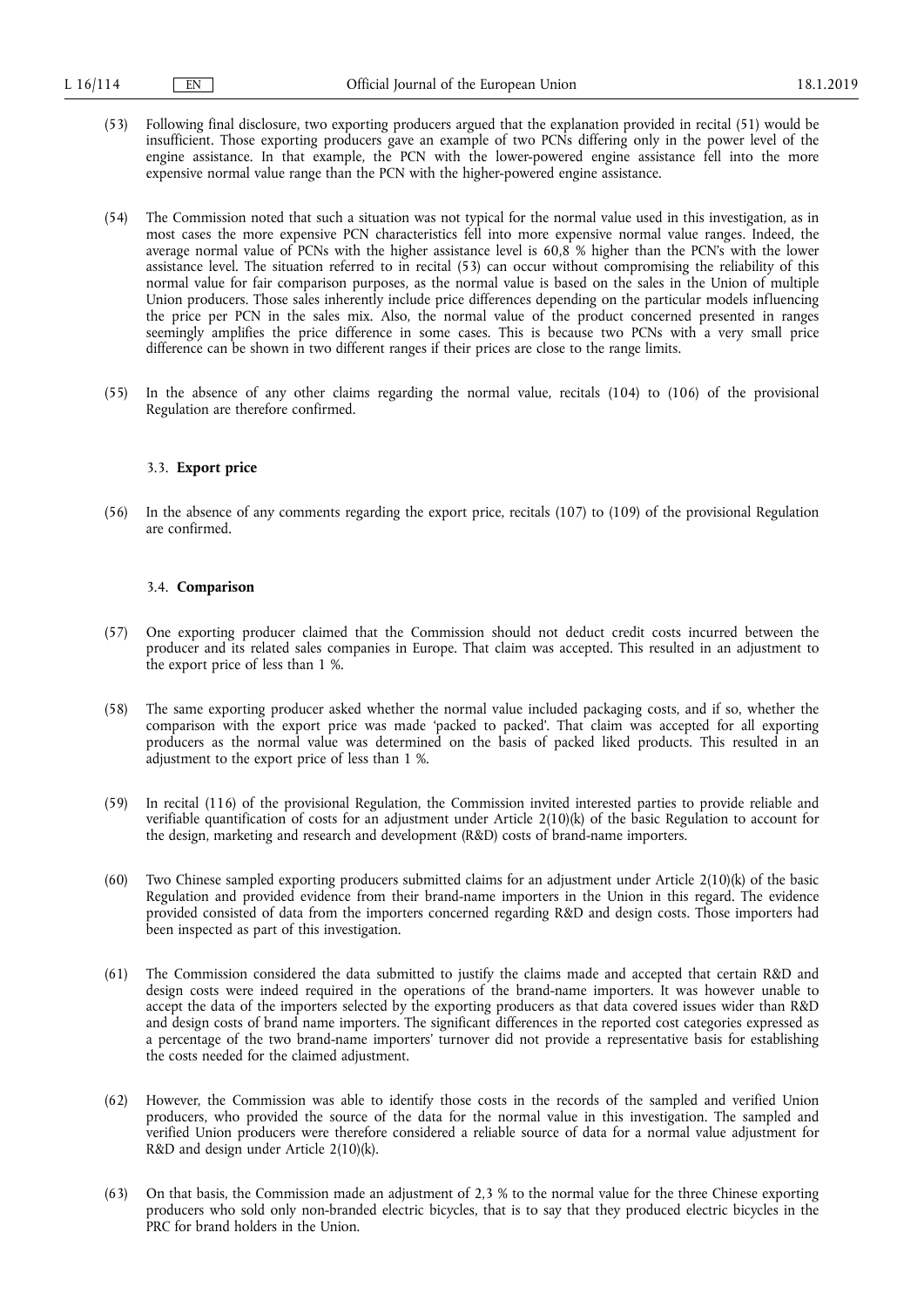- (64) The Union industry noted the initial claims for R&D, design and other adjustments made by the two Chinese exporting producers and argued that such claims should not be accepted. They also argued that the 2,3 % adjustment made by the Commission should not be applied to another Chinese exporting producer, who had not claimed the adjustment.
- (65) However, concerning the 2,3 % adjustment, the Commission based itself on financial data from the Union industry. Furthermore, in order to provide for a fair and reasonable comparison between the export price and the normal value, the adjustment had to be made for the three Chinese exporting producers concerned. The claim of the Union industry was, therefore, rejected.
- (66) In their comments following final disclosure, the three Chinese exporting producers argued that the R&D and design adjustment should not have been based on the verified Union industry data, but on the data of two unrelated importers provided by the exporting producers following the provisional disclosure. Those importers also claimed that the Commission had failed to take into account all relevant cost differences needed for the price comparison. One exporting producer claimed the 2,3 % adjustment to the normal value is too low compared to its own costs relating to branding operations.
- (67) The Commission sufficiently explained the source of that adjustment in recital (61) and notes that only the costs related to the operations of the brand holder importer which were additional to the operations of a standard importer could be taken into account for that adjustment.
- (68) As to the claim that the Commission should have instead used the data from the two unrelated importers, the Commission would note the following points. The Commission notes that using the Union industry's data as the source for such an adjustment has been done before, in the proceeding concerning certain cast iron articles originating in the PRC ( 10), but the Commission has also used unrelated importers's data, as in the proceeding concerning certain footwear with uppers of leather originating in the PRC and Vietnam ( 11). In this case, the Commission found it appropriate to use the data of the Union producers who had incurred costs relating to branding.
- (69) Firstly by using the Union producers's data, the Commission was able to collect a full dataset from all producers. Therefore, the data used is more representative than that from two unrelated importers.
- (70) Secondly the Commission did not verify the datasets provided by the two unrelated importers, the reason being that data was submitted after the verification visits took place. By contrast, the data from the Union producers had been specifically verified.
- (71) The Commission further notes that given that the data from the Union industry was used to calculate normal value, as well as to calculate the non-injurious price, using data from the same companies was more coherent.
- (72) Following the final disclosure, Giant asked for the R&D and design 2.3 % adjustment to be applied to a part of its sales, where those activities were provided by their customer, namely the brand holder importer. That adjustment was granted, leading to a 1,2 % points decrease in its dumping margin. The result was disclosed and was not subject to further comment.
- (73) Three Chinese exporting producers reiterated the claim made before provisional disclosure, set out in recitals (118) to (122) of the provisional Regulation, that the PCN used by the Commission throughout the investigation should be expanded to include other elements.
- (74) Those three Chinese exporting producers did not provide any new information to allow that claim to be reexamined. The findings in recitals (121) to (122) of the provisional Regulation were, accordingly, upheld.

<sup>(</sup> 10) Commission Implementing Regulation (EU) 2018/140 of 29 January 2018 imposing a definitive anti-dumping duty and collecting definitively the provisional duty imposed on imports of certain cast iron articles originating in the People's Republic of China and terminating the investigation on imports of certain cast iron articles originating in India, OJ L 25, 30.1.2018, p. 6.

<sup>(</sup> 11) Council Regulation (EC) No. 1472/2006 of 5 October 2006 imposing a definitive anti-dumping duty and collecting definitely the provisional duty imposed on imports of certain footwear with uppers of leather originating in the People's Republic of China and Vietnam, OJ L 275, 6.10.2006, p. 1.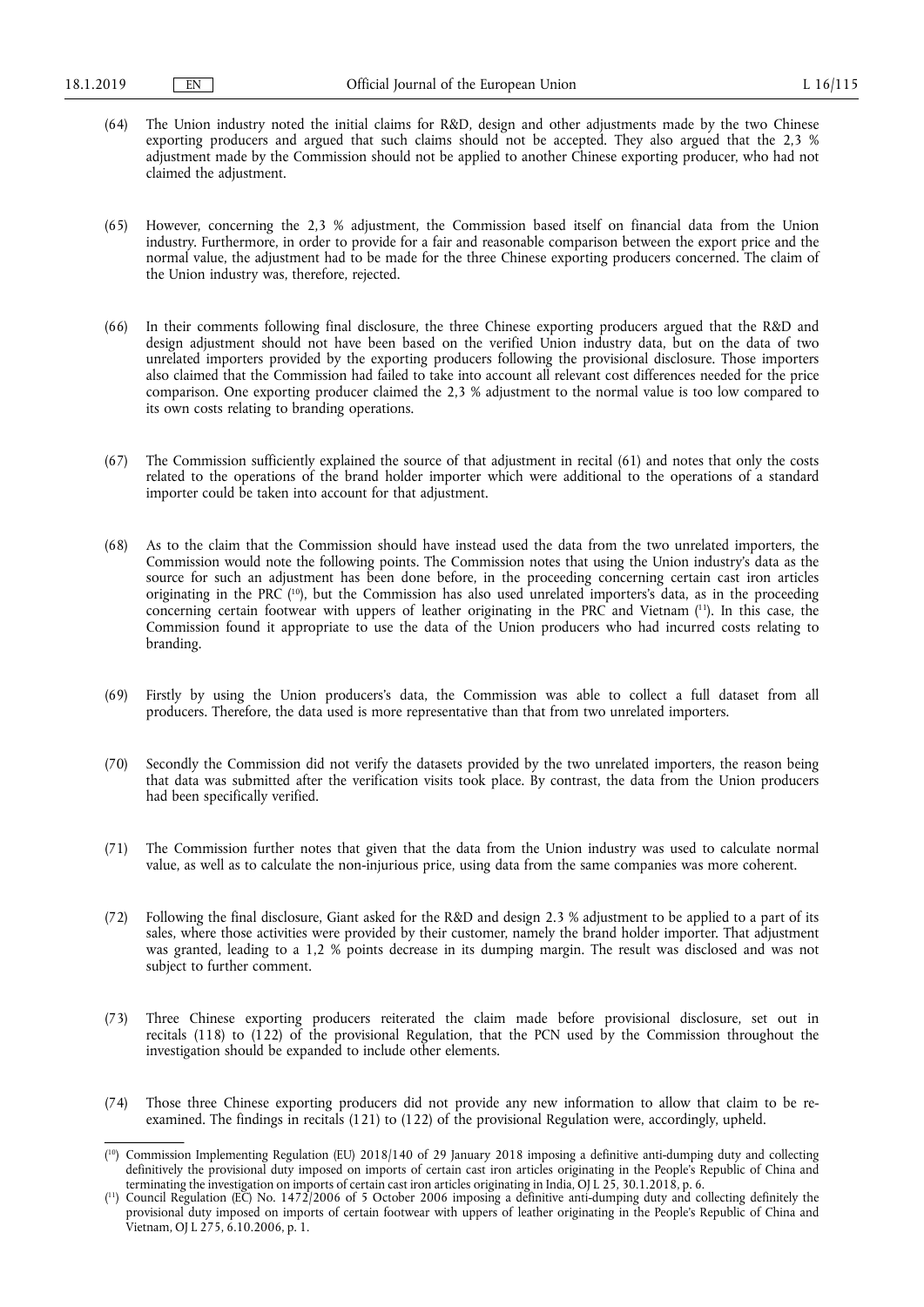- (75) Those three Chinese exporting producers reiterated the same claim following the final disclosure, without providing any new information. Contrary to the arguments put forward in their latest comments, the Commission carefully considered the evidence provided by the sampled Chinese exporting producers and all other available information and explained its conclusions in recitals (118) to (122) of the provisional Regulation.
- (76) One Chinese exporting producer requested evidence as to the level of trade of the sales of the Union industry on the domestic market, used for normal value calculation purposes, in order to consider whether a claim for a level of trade adjustment under Article  $2(10)(d)(i)$  of the basic Regulation was warranted. That information, which was considered confidential by all interested parties, including the Chinese exporting producer itself, was made available in ranges by interested parties in the open file. It showed that typically more than 85 % of the sampled Union producer's sales were to retailers.
- (77) Following that new evidence being placed on the open file, the Chinese exporting producer submitted a level of trade adjustment claim. Because said Chinese exporting producer had related sales companies in the Union, it also considered that the adjustments made under Article 2(9) of the basic Regulation to its export price changed the level of trade of its sales from retailers to distributors. The same argument was made after final disclosure. The Commission noted that the adjustments under Article 2(9) of the basic Regulation are intended to remove the effect of related importers in the Union, not to change the level of trade of the sale, which remained essentially (typically above 85 %) to retailers. After review of the arguments presented, the Commission rejected that claim.

### 3.5. **Dumping margins**

- (78) As detailed in section 3, the Commission took into account interested parties' comments and recalculated the dumping margin of all Chinese exporting producers.
- (79) The definitive dumping margins expressed as a percentage of the CIF Union frontier price, duty unpaid, are as follows:

### *Table 1*

### **Definitive dumping margins**

| Company                                                                        | Definitive dumping margin |
|--------------------------------------------------------------------------------|---------------------------|
| Bodo Vehicle Group Co., Ltd.                                                   | 86.3 %                    |
| Giant Electric Vehicle (Kunshan) Co.                                           | 32.8 %                    |
| Jinhua Vision Industry Co., Ltd and Yongkang Hulong Electric Vehicle Co., Ltd. | 39.6 %                    |
| Suzhou Rununion Motivity Co., Ltd.                                             | 100.3 %                   |
| Other cooperating companies                                                    | 48.6 %                    |
| All other companies                                                            | 100.3 %                   |

### 4. **INJURY**

### 4.1. **Definition of the Union industry and Union production**

- (80) Following the publication of the provisional Regulation and comments received, the Commission further examined the situation of certain Union producers of the like product which had reported imports of the product concerned as referred to in recitals (130) to (132) of the provisional Regulation.
- (81) In accordance with Article 4(1)(a) of the basic Regulation, the Commission established that six companies initially considered to be part of the Union industry should be excluded from the definition of the Union Industry. Following comments, the Commission reassessed the situation of those six companies and concluded that the interest represented by their import activity exceeded the interest represented by their production activity. As a result, it excluded those six companies from the definition of Union industry.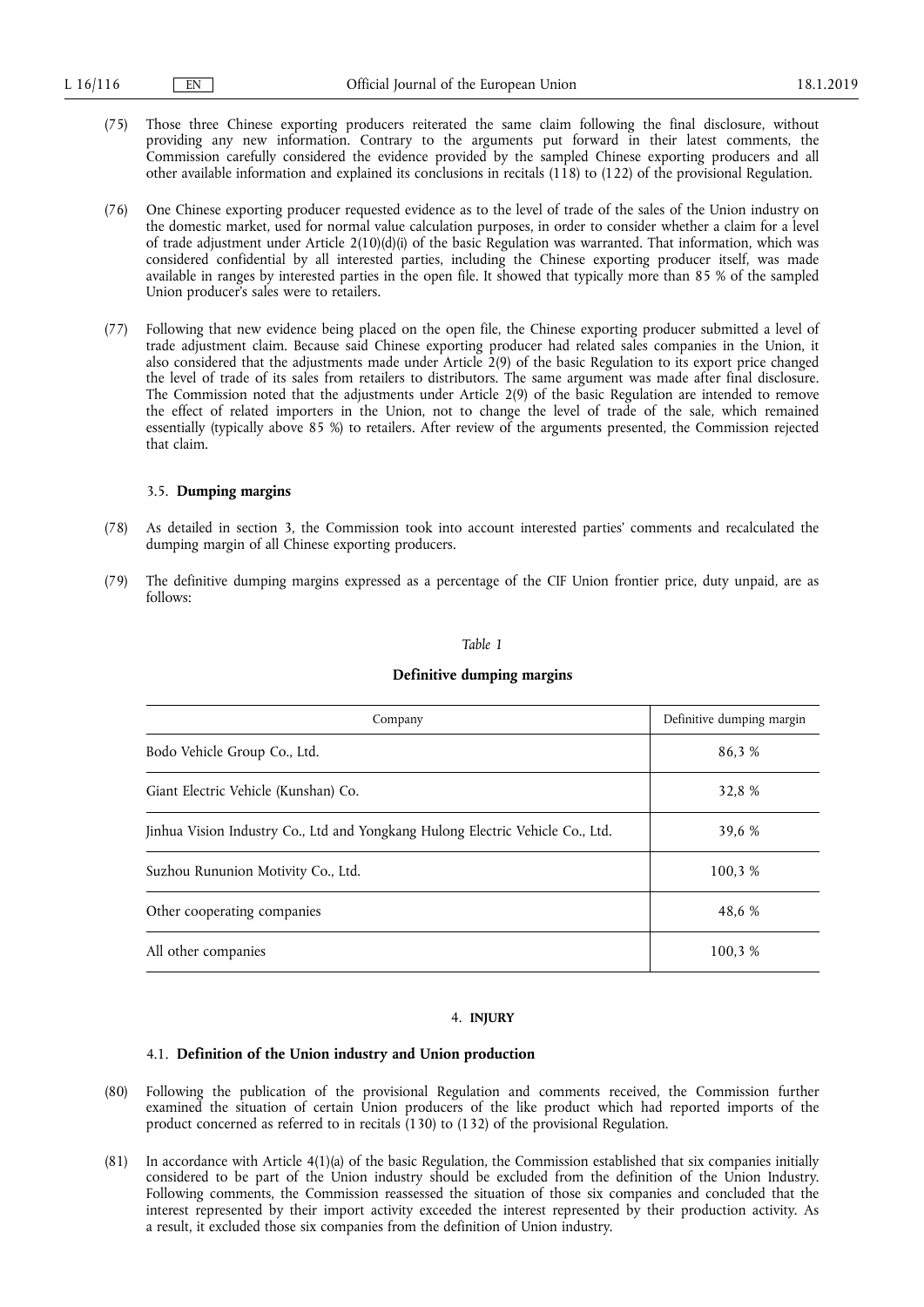- (82) Given that six Union producers were excluded from the Union industry definition, the remaining 31 producers constitute the 'Union industry' within the meaning of Article 4(1) of the basic Regulation.
- (83) The injury indicators for market share, production, production capacity, capacity utilisation, sales volume, employment and productivity were revised accordingly, as described under recitals (106), (113) and (121).

#### 4.2. **Union consumption**

(84) In the absence of any comments with respect to the Union consumption, the Commission confirmed its conclusions set out in recitals (133) to (135) of the provisional Regulation.

## 4.3. **Imports from the PRC**

- (85) Following the publication of the provisional Regulation, the CCCME repeated its request that the source and the detailed exports statistics submitted by the Complainant be disclosed and reiterated its claim that the description of the methodology followed by the Complainant to identify the product concerned was not sufficiently detailed. The CCCME did not provide new nor additional arguments in support of those claims, which were already addressed in recitals (143) to (148) of the provisional Regulation. Those claims were therefore rejected.
- (86) Following final disclosure, the CCCME questioned why despite the removal of six producers from the definition of the Union industry referred to in recital (82), the market share of Chinese imports and imports from other third countries remained unchanged. In that respect, it is noted that the market share is calculated as a percentage of total Union consumption. As stated in recital (84), Union consumption was not revised since the publication of the provisional Regulation. Therefore, the market shares of Chinese imports and imports from other third countries remained unchanged as well.
- (87) One unrelated importer claimed that the decrease in prices of imports from the PRC was not due to unfair trade practices but to the decrease in the cost of lithium and the intense competition to win market share in the Union. However, it did not explain how these developments would invalidate any of the findings laid out in the provisional Regulation, notably the finding of dumping. The claim has therefore to be rejected and the reasoning in recitals (151) to (158) of the provisional Regulation is upheld.
- (88) The CCCME and some exporting producers claimed that the Commission had wrongly assessed the evolution of the average price of Chinese imports by observing that it was markedly below the average price of Union producers and third countries. Those parties claimed that the average price of Chinese imports disclosed nothing about potential undercutting in the absence of a 'like-for-like analysis', namely an analysis on the basis of the product type. They claimed that the Commission should acknowledge that a declining average price of Chinese imports may well just reflect a change in product mix.
- (89) As indicated in recital (154) of the provisional Regulation, the Commission agrees that a change in product mix may influence the evolution of the average price of imports from the PRC. However, it remains that the average prices of imports from the PRC have been constantly and significantly below the average prices from any other source of supply despite a context in which the CCCME itself claims that the product concerned improved in quality and expanded to higher price segments. In addition, this declining trend has to be considered in relation with the like-for-like analyses which led to findings of substantial undercutting and dumping.
- (90) With regard to undercutting calculations, one Chinese exporting producer with related importers in the Union claimed that the Commission should have used the reported CIF values of its imports instead of using a constructed CIF value. It claimed that the methodology used to determine the CIF value used in the undercutting calculations should be disclosed. It also claimed that by using such methodology, the Commission had artificially brought its prices to Union's border's level which is not the point where it competes with Union producers. It further submitted that such methodology introduced a difference in level of trade which made the price comparison unfair.
- (91) First, the Commission notes that it has duly disclosed to all parties concerned, including the Chinese exporting producer in question, the methodology used for the undercutting calculation (the Union industry's unit price was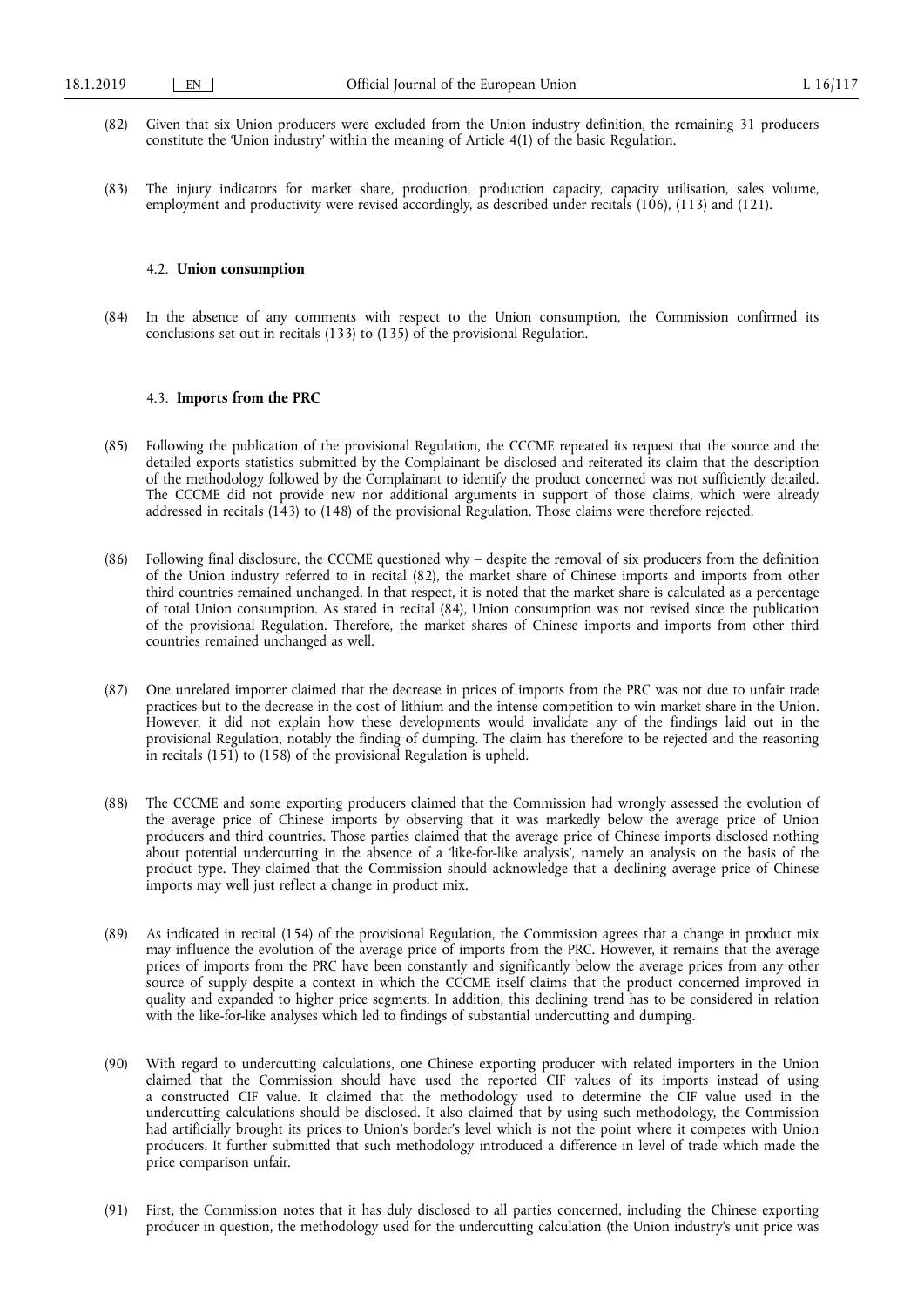compared with the unit price of each exporting producer per product type and the difference was multiplied by the exporting producer's exported quantity). Second, the same claim concerning the construction of the export price of that Chinese exporting producer for the dumping calculation was rejected as set out in recital (75). In fact, for the same reasons, namely the construction of the CIF price does not change the level of trade of the sale, which remains predominantly (typically above 85 %) to retailers, the Commission also has to reject the claim for the undercutting calculation. Finally, the Commission cannot use for the undercutting calculation the reported CIF prices because the underlying sales took place between related parties. In addition, the Chinese exporting producer in question did not establish how those prices could be reliable despite this relationship.

- (92) Following final disclosure, the same interested party repeated the claim described in recital (90).
- (93) The Commission recalls that, as far as the determination of the undercutting margin is concerned, the basic Regulation does not prescribe a specific methodology. The Commission therefore enjoys a wide margin of discretion in assessing that factor. That discretion is limited by the need to base conclusions on positive evidence and to make an objective examination, as required by Article 3(2) of the basic Regulation. It should also be recalled that Article 3(3) of the basic Regulation specifically provides that the existence of significant price undercutting has to be examined at the level of the dumped imports, and not at the level of any subsequent resales price on the Union market.
- (94) On that basis, when it comes to the elements taken into account for calculation of undercutting (in particular the export price), the Commission has to identify the first point at which competition takes (or may take) place with Union producers in the Union market. That point is in fact the purchasing price of the first unrelated importer because that company has in principle the choice to source either from the Union industry or from overseas suppliers. That assessment should be based on the export price at the Union frontier level which is considered to be a level comparable to the Union industry ex-works price. In the case of export sales via related importers, the point of comparison should be right after the good crosses the Union border, and not at a later stage in the distribution chain, e.g. when selling to the final user of the good. Thus, by analogy with the approach followed for the dumping margin calculations, the export price is constructed on the basis of the resale price to the first independent customer duly adjusted pursuant to Article 2(9) of the basic Regulation. As that article is the only article in the basic Regulation which gives guidance on the construction of the export price, the application thereof by analogy is justified.
- (95) That approach also ensures coherence in cases where an exporting producer is selling the goods directly to an unrelated customer (whether importer or final user) because, under that scenario, resale prices would not be used by definition. A different approach would lead to discrimination between exporting producers based solely on the sales channel that they use. The Commission considers that the establishment of the relevant import price for undercutting calculations should not be influenced by whether the exports are made to related or independent operators in the Union. The methodology followed by the Commission ensures that both circumstances receive equal treatment.
- (96) Therefore, in order to allow for a fair comparison, a deduction of SG&A and profit from the resale price to unrelated customers made by the related importer is warranted in order to arrive to a reliable CIF price. The Commission, therefore, rejected that claim.
- (97) The CCCME and four Chinese exporting producers claimed that the rejection of their claim for a level of trade adjustment under recital (157) of the provisional Regulation did not address the difference of prices arising at the level of OEM customers. Those interested parties submitted that a fair price comparison required an upward adjustment to reflect the mark-up of OEM customers and brand owners post-importation. The same argument was also raised again after disclosure.
- (98) The Commission considered, as already explained in recital (157) of the provisional Regulation, the claim for an adjustment of the level of trade and concluded that there is no consistent and distinct price difference for OEM and brand owner sales in the Union. Adjusting upwards the Chinese import price by the brand importers markup allegedly reflecting a difference in level of trade would undermine the investigation's finding that there is no consistent and distinct price difference for OEM and brand owner sales in the Union. Thus, the claim was rejected.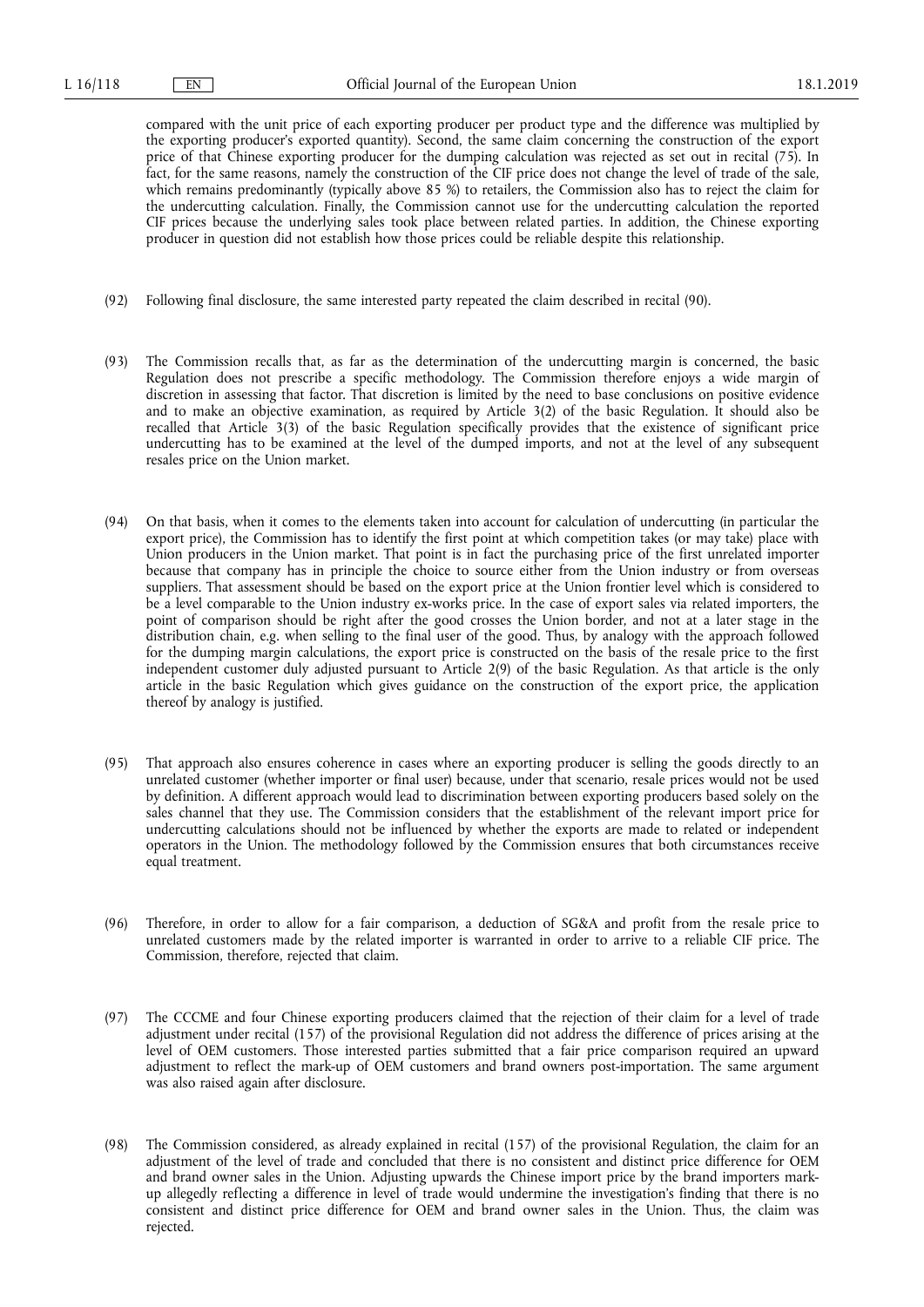(99) Following provisional disclosure, Giant made a claim concerning the calculation of the conventional customs duty in case of imports by related companies acting as an importer. They argued that the amount for the conventional customs duty should be based on the actual CIF value, not the constructed CIF value. That claim was accepted. The revised undercutting margins ranged from 16,2 % to 43,2 % as indicated in Table 2.

### *Table 2*

## **Undercutting margins**

| Company                                                                        | Undercutting margin |
|--------------------------------------------------------------------------------|---------------------|
| Bodo Vehicle Group Co., Ltd.                                                   | 41,4 %              |
| Giant Electric Vehicle (Kunshan) Co.                                           | 19.4 %              |
| Jinhua Vision Industry Co., Ltd and Yongkang Hulong Electric Vehicle Co., Ltd. | 16.2 %              |
| Suzhou Rununion Motivity Co., Ltd.                                             | 43.2 %              |

(100) In the absence of any other comments with respect to the imports from the PRC and further to the revision of the undercutting calculations set out in recital (99), the Commission confirmed all other conclusions set out in recitals (136) to (157) of the provisional Regulation.

### 4.4. **Economic situation of the Union industry**

### 4.4.1. *General remarks*

- (101) Following the publication of the provisional Regulation, one importer claimed that the Commission should explain how it obtained and estimated the performance indicators since those provided in the provisional Regulation did not align with the figures provided by the sampled Union producers. In particular, it pointed out that none of the sampled Union producers had reported a decline in production and sales.
- (102) The Commission refers to recital (162) of the provisional Regulation where it explained that macro-indicators were not only based on information gathered from the sampled Union producers but also from the market information submitted by the Confederation of the European Bicycle Industries ('CONEBI') and import statistics.
- (103) As explained in recital (163) of the provisional Regulation, the Commission used for consumption the figure submitted by CONEBI and verified by the Commission. The Union industry's sales volume was obtained by deducing imports from the total consumption figure. The production was estimated on the basis of the relevant ratios of sales and production verified at the sampled Union producers.
- (104) As stated in recital (164) of the provisional Regulation, the Commission followed the methodology described in the complaint and which was not commented upon during this investigation.
- (105) In the absence of other comments, the Commission confirmed recitals (159) to (166) of the provisional Regulation.

### 4.4.2. *Macroeconomic indicators*

4.4.2.1. Production, production capacity and capacity utilisation

(106) Following the exclusion of certain companies from the definition of the Union industry as explained in recitals (80) to (83), the figures for production, production capacity and capacity utilisation in the Union were revised as indicated in Table 3.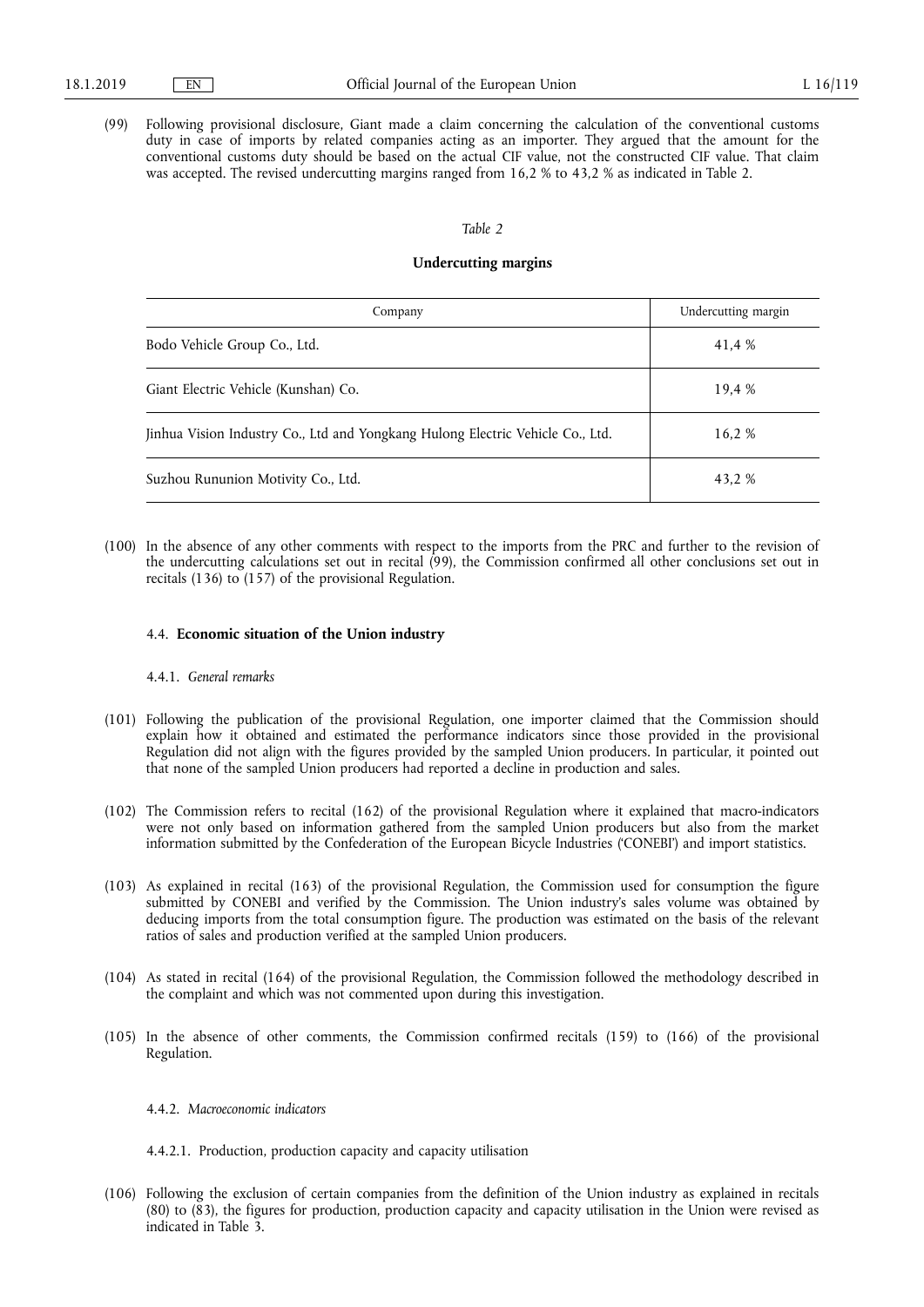|                                                                          | 2014      | 2015      | 2016      | IP        |
|--------------------------------------------------------------------------|-----------|-----------|-----------|-----------|
| Production volume (pieces)                                               | 831 142   | 976 859   | 1 095 632 | 1 066 470 |
| Index                                                                    | 100       | 118       | 132       | 128       |
| Production capacity (pieces)                                             | 1 110 641 | 1 366 618 | 1 661 587 | 1 490 395 |
| Index                                                                    | 100       | 123       | 150       | 134       |
| Capacity utilisation                                                     | 75 %      | 71 %      | 66 %      | 72 %      |
| Index                                                                    | 100       | 95        | 88        | 96        |
| Source: CONEBI, sampled Union producers, interested parties' submissions |           |           |           |           |

# **Production, production capacity and capacity utilisation**

(107) The production volume of the Union industry thus increased by 28 % over the period considered despite a decrease of 3 % between 2016 and the investigation period. The production capacity increased by 34 % between 2014 and the investigation period. Production capacity increased by 50 % between 2014 and 2016 and then declined by 9 % between 2016 and the investigation period. Capacity utilisation declined from 75 % in 2014 to 72 % during the investigation period, with a decrease from 75 % to 66 % between 2014 and 2016 and an increase from 66 % to 72 % between 2016 and the investigation period. The trends described in the provisional Regulation remained therefore the same for production, production capacity and capacity utilisation after the revision of the companies which constituted the Union Industry.

- (108) The CCCME and four exporting producers claimed that the growth in production did not indicate injury. They further submitted that Union producers had increased their capacity from 2014 and 2016. These interested parties claimed that it was only possible because the Union industry did not face competition until 2016 as would have been acknowledged in their complaint. They submit that between 2014 and 2016, the Union industry built a large excess capacity until they realised that this surplus capacity was affecting their profitability and cut back on capacity to improve profitability when sales remained strong. They noted however that capacity utilisation remained strong and that the decline observed in 2015-16 corresponded to a significant increase in capacity.
- (109) The Commission noted that the complaint never stated that the Union Industry did not face competition between 2014 and 2016. As stated in recital (169) of the provisional Regulation, the increase in production was driven by the increase in consumption. However, after 2015, production and consumption diverged markedly and increasingly, translating the pressure on sales and a continued loss of market share. Likewise, capacity increased at the same pace as consumption until 2016 and the deterioration of the capacity utilisation was therefore linked to the same pattern. In addition, as explained in recital (172) of the provisional Regulation, the indicators for capacity and capacity utilisation are of limited relevance with regards profitability.
- (110) Following disclosure, the CEIEB claimed that there was no link between the deterioration of the capacity and capacity utilisation and dumped imports from the PRC since it was difficult to determine which part of the capacity was used for conventional, which part for electric bikes, and since the production of conventional bicycles decreased by 3.7 % in 2016 according to figures published by CONEBI.
- (111) The Commission recalled that the capacity and capacity utilisation were verified in relation with the product under investigation and excluded conventional bicycles. The claim was therefore rejected.
- (112) In the absence of any other comments with respect to production, production capacity and capacity utilisation and taking into account the correction made in recital (106), the Commission confirmed the conclusions set out in recitals (167) to (172) of the provisional Regulation.

# *Table 3*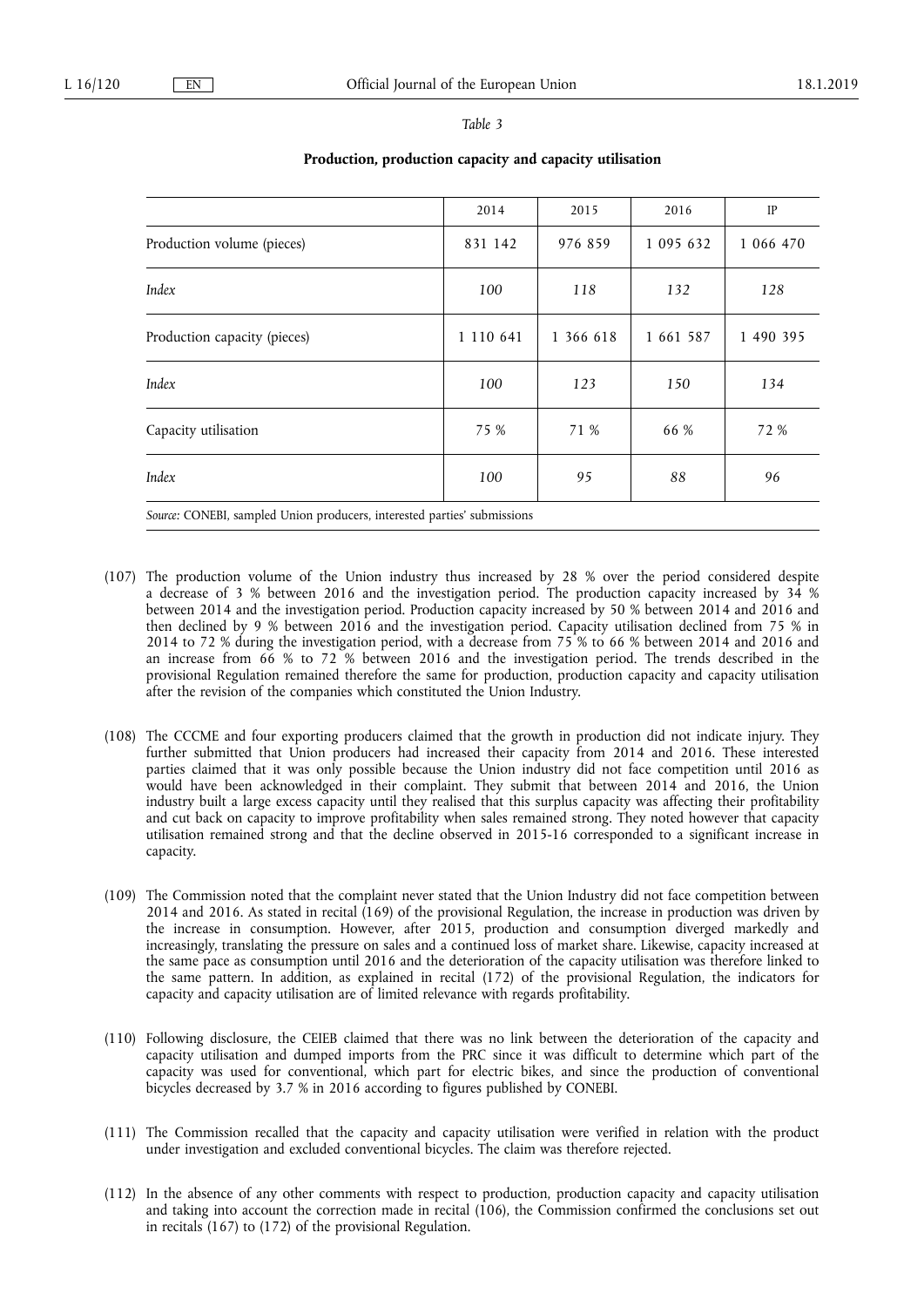## 4.4.2.2. Sales volume and market share

(113) Following the exclusion of certain companies from the definition of the Union industry as outlined in recitals (80) to (83), the figures for sales volume and market share of the Union industry were revised.

#### *Table 4*

# **Sales volume and market share**

|                                                                          | 2014    | 2015    | 2016      | IP        |
|--------------------------------------------------------------------------|---------|---------|-----------|-----------|
| Total Sales volume on the Union market (pieces)                          | 850 971 | 932 846 | 1 061 975 | 1 019 001 |
| Index                                                                    | 100     | 110     | 125       | 120       |
| Market share                                                             | 75 %    | 68 %    | 64 %      | 51 %      |
| Index                                                                    | 100     | 92      | 85        | 69        |
| Source: CONEBI, sampled Union producers, interested parties' submissions |         |         |           |           |

- (114) The Union industry's sales volume thus increased by 20 % during the period considered. The Union industry's sales volume increased by 25 % between 2014 and 2016 and then declined by 4 % between 2016 and the investigation period. The market share of the Union industry decreased significantly, going from 75 % in 2014 to 51 % during the investigation period. The trends described in the provisional Regulation remained the same for sales volume and market share after the revision of the companies which constituted the Union Industry.
- (115) Following final disclosure, the CCCME claimed that the overall increase in sales of 20 % of the period considered must be deemed a strong performance and cannot be indicative of material injury.
- (116) However, the 20 % increase in sales of the Union industry has to be seen in the light of a 74 % increase in Union consumption during the same period, as stated in Table 2 of the provisional Regulation. The Commission found no indication that an increase in sales which was that much lower than the increase in consumption could be considered a strong performance, and indeed not be indicative of material injury.
- (117) The CCCME also claimed that, according to information in the complaint, the Union producers supporting the complaint only suffered a minor decrease in market share of 2 percentage points during the period considered. That small decrease would allegedly confirm that the complainants have not suffered material injury from imports of the product concerned.
- (118) Pursuant to Article 3(1) of the basic Regulation the term injury is defined as 'material injury to the Union industry'. Thus, the Commission is required to assess injury to the Union industry as a whole, not only to the complainants. The Commission found that the Union industry suffered a significant loss of market share of 24 percentage points. The fact that some Union producers lost less (or more) market share than others does not question that finding.
- (119) In the absence of any other comments with respect to sales volume and market share and further to the correction made in recital (113), the Commission confirms all other conclusions set out in recitals (173) to (176) of the provisional Regulation.

### 4.4.2.3. Growth

(120) In the absence of comments, the Commission confirmed its conclusions set out in recital (177) of the provisional Regulation.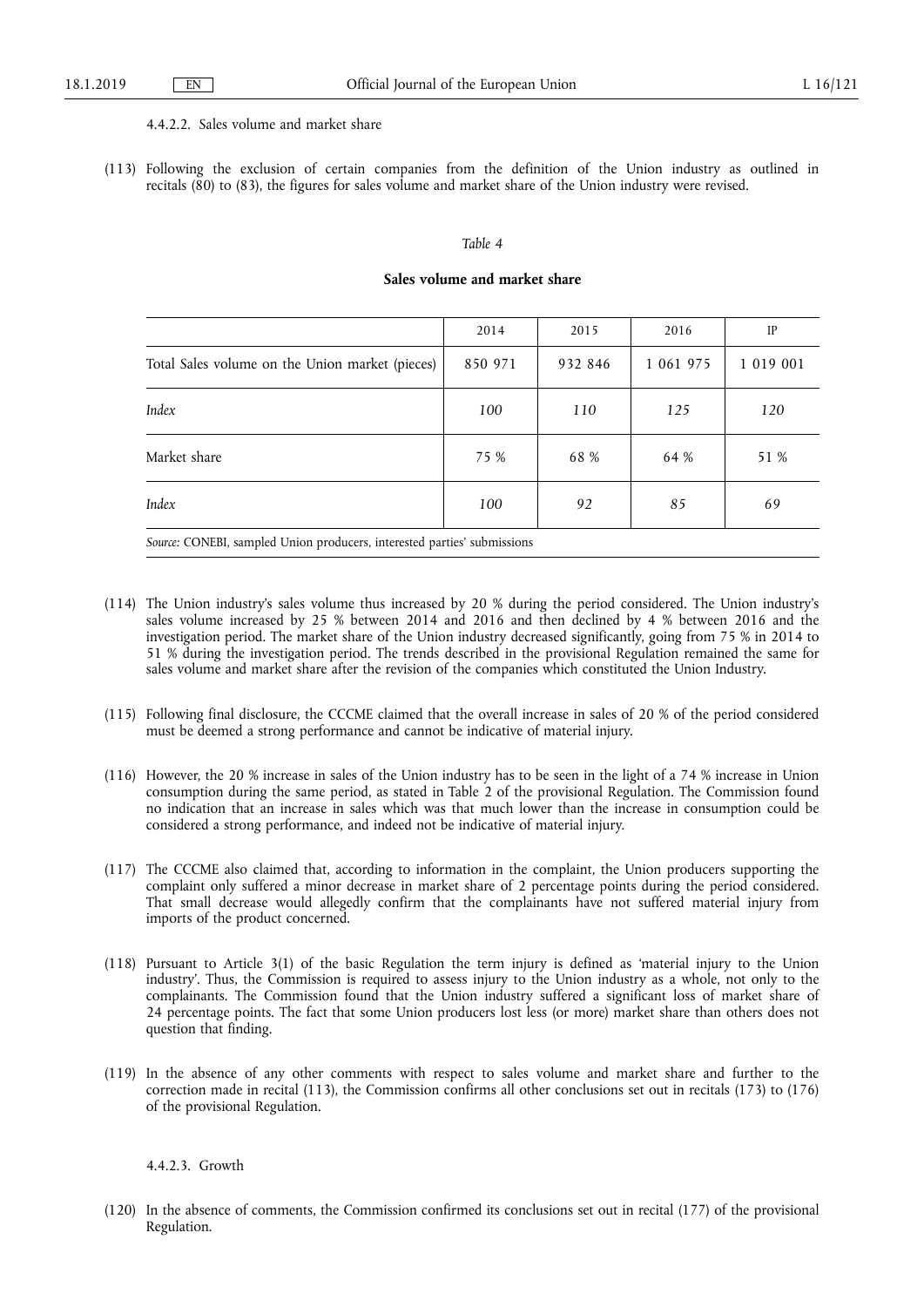#### 4.4.2.4. Employment and productivity

(121) Following the exclusion of certain companies from the definition of the Union industry as outlined in recitals (80) to (83), the figures for employment and productivity of the Union industry were revised.

#### *Table 5*

#### **Employment and productivity**

|                                                                          | 2014    | 2015 | 2016    | IP      |
|--------------------------------------------------------------------------|---------|------|---------|---------|
| Number of employees                                                      | 2 4 8 8 | 2958 | 3 4 5 8 | 3 4 9 3 |
| Index                                                                    | 100     | 119  | 139     | 140     |
| Productivity (pieces/employee)                                           | 334     | 330  | 317     | 305     |
| Index                                                                    | 100     | 99   | 95      | 91      |
| Source: CONEBI, sampled Union producers, interested parties' submissions |         |      |         |         |

- (122) The Union industry thus increased the level of employment by 40 % over the period considered. Most of this increase occurred between 2014 and 2016. Employment increased by 1 percentage point between 2016 and the investigation period. Productivity declined by 9 % as a result of employment increasing at a higher pace than production. The trends described in the provisional Regulation remain the same for employment and productivity after the revision.
- (123) In the absence of any other comments with respect to employment and productivity and further to the correction made in recital (121), the Commission confirmed all other conclusions set out in recitals (178) to (180) of the provisional Regulation.

4.4.2.5. Magnitude of the dumping margin and recovery from past dumping

(124) In the absence of any other comments with respect to the magnitude of the dumping and the recovery from past dumping, the Commission confirmed its conclusions set out in recital (181) and (182) of the provisional Regulation.

4.4.3. *Microeconomic indicators* 

4.4.3.1. Prices and factors affecting prices

- (125) Following the imposition of provisional measures, the CEIEB, the CCCME and four other exporting producers submitted that the increase of 15 % in the average prices of the Union industry contradicted the Commission's findings that Chinese imports caused price suppression or depression to the Union industry's ability to increase its prices.
- (126) First, the Commission observes that the reference year to measure this increase was 2014, when the Union industry recorded a very low level of profitability and its lowest profit margin over the period considered. Second, in this context, the increase in the average prices reflected the evolution of the average costs of production and did not go beyond it. Third, as stated in recital (185) of the provisional Regulation, such evolution does not necessarily mean that the cost and price of a comparable product increased in the same way as the average cost and price since the product range changes every season. Considering these elements and the findings concerning undercutting, the Commission therefore disagrees with the claim that the increase in the average price of the products sold by the Union industry invalidates the existence of price suppression or depression.

4.4.3.2. Labour costs

(127) Following the imposition of provisional measures, no comments with respect to labour costs of the sampled Union producers were submitted. Therefore, the Commission confirmed its conclusions set out in recital (186) and (187) of the provisional Regulation.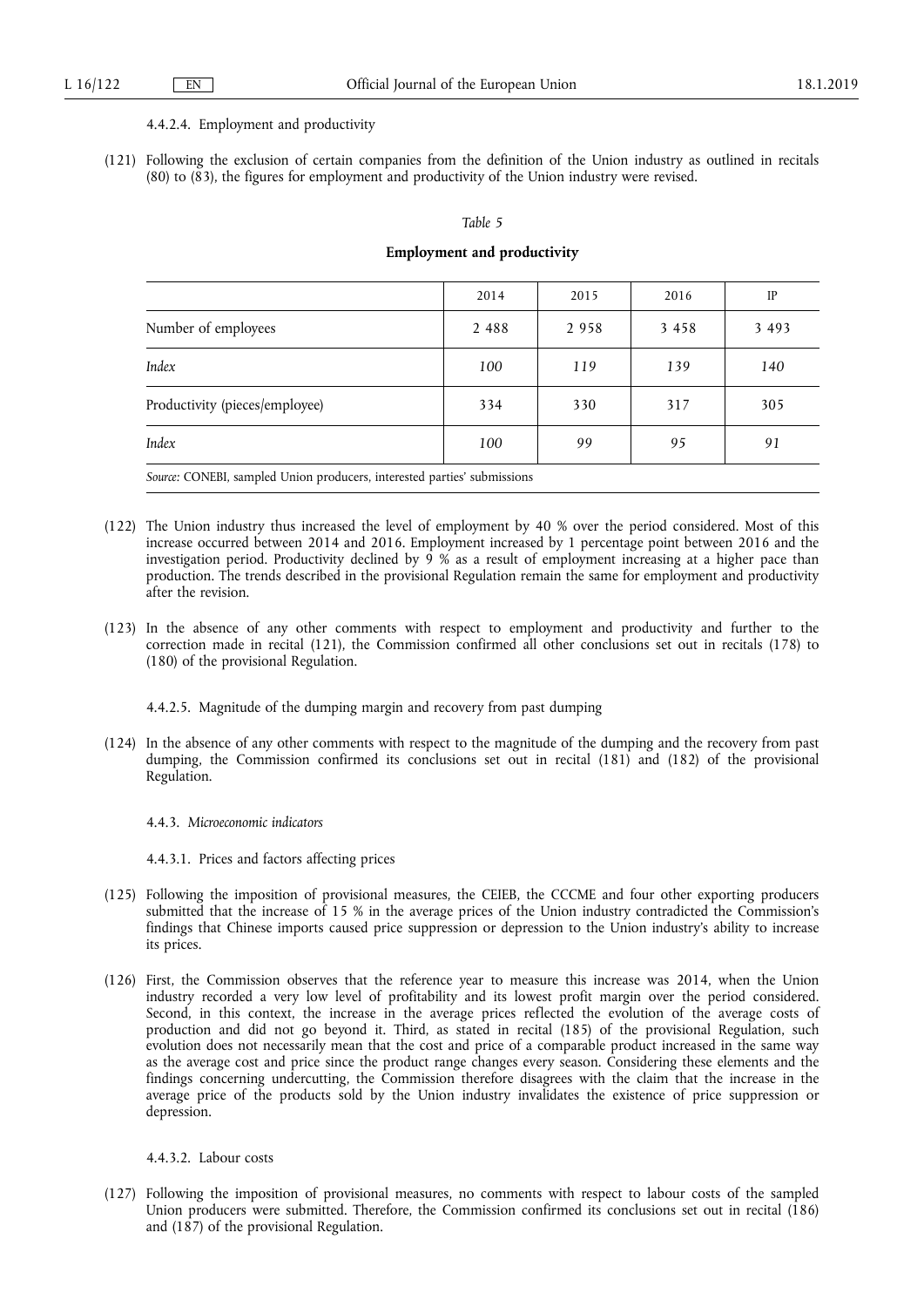#### 4.4.3.3. Inventories

- (128) Following the imposition of provisional measures, the CEIEB claimed that the Commission could not, at the same time, define the end of the selling season in mid-July when assessing the conditions for registration and at the end of September when assessing the significance of inventories in its injury analysis. It further submitted that the increase in inventory between 2016 and the investigation period was insignificant.
- (129) The Commission considered that the selling season lasted from March to September. In the registration Regulation, the Commission considered that it was reasonable to assume that a further substantial rise in imports was likely to undermine the remedial effect of the duty given that the deadline for imposing provisional measures was 20 July. Indeed, in this context, it meant that an increase in stocks levels would allow importers to supply the product concerned until the end of the selling season. In the provisional Regulation, based on the same seasonal patterns, the Commission observed that the fact that stocks stood in September of the investigation period at a higher level than in December a year before reflected a continued and significant increase in stocks since stocks levels should normally be low at the end of the selling season. The Commission assessed that there was no contradiction between those two analyses and confirmed the findings outlined in recitals (188) to (191) of the provisional Regulation.

4.4.3.4. Profitability, cash flow, investments, return on investments and ability to raise capital

- (130) Following the imposition of provisional measures, the CEIEB submitted that the profit margin of the Union industry declined by only 0,4 % between 2016 and the IP when the pace of growth of Chinese imports accelerated which would show that there was no injury. In the same vein, the CCCME and four exporting producers claimed that the level of the profit margin of the Union industry during the IP and its evolution over the period considered did not characterize a situation of material injury.
- (131) Whilst the investigation established the existence of a significant volume of imports at dumped and undercutting prices, it also established the strength in demand in the electric bicycle market which somewhat limited the negative effects on the profit margin of the Union Industry. This observation includes the period between 2016 and the IP, pointed out by the CEIEB, where the sharp increase in imports from the PRC coincided with a relatively small decline in sales of the Union industry due to the continued strength in consumption. Nevertheless, the Commission observed that the profit margin of the Union industry declined in all years but one and was overall at depressed levels. Furthermore, the conclusion of material injury is not based on a single indicator. Other indicators, of which some of financial nature such as cash flow, were analysed together with the evolution of the profit margin to conclude to a situation of material injury. The claim had therefore to be rejected.
- (132) The CCCME further submitted that that the most likely explanation of the decline in profit margin between 2015 and the investigation period was not due to the pressure from Chinese imports but the Union industry's investments to increase its production capacity. The CCCME claimed that that argument had not been considered by the Commission.
- (133) That comment was analysed in section 5.2.3 of the provisional Regulation, notably under recital (221) where the Commission explained that capital expenditure did not have a material impact on the profitability of the Union Industry. In the absence of additional information, the claim was therefore rejected.
- (134) Following final disclosure, the CEIEB assessed that the target profit margin of 4,3 % was not significantly higher than the profit margin during the investigation period of 3,4 % and submitted that the level of profitability of the Union's industry during the investigation period was not evidence of injury.
- (135) As stated in recital (198) of the provisional Regulation, the electric bicycle industry is a structurally cash-intensive business. It is therefore important to see whether the profitability achieved can generate a sufficient cash-flow to sustain the operations of the Union industry. As demonstrated in Table 11 of the provisional Regulation, the cash flow of the Union industry was weak during the investigation period, accounting for a mere 0,6 % of sales turnover. Therefore, when assessing the financial performance of the Union industry as a whole, and not looking at the profitability in isolation, the finding concerning the poor financial performance of the Union industry is maintained.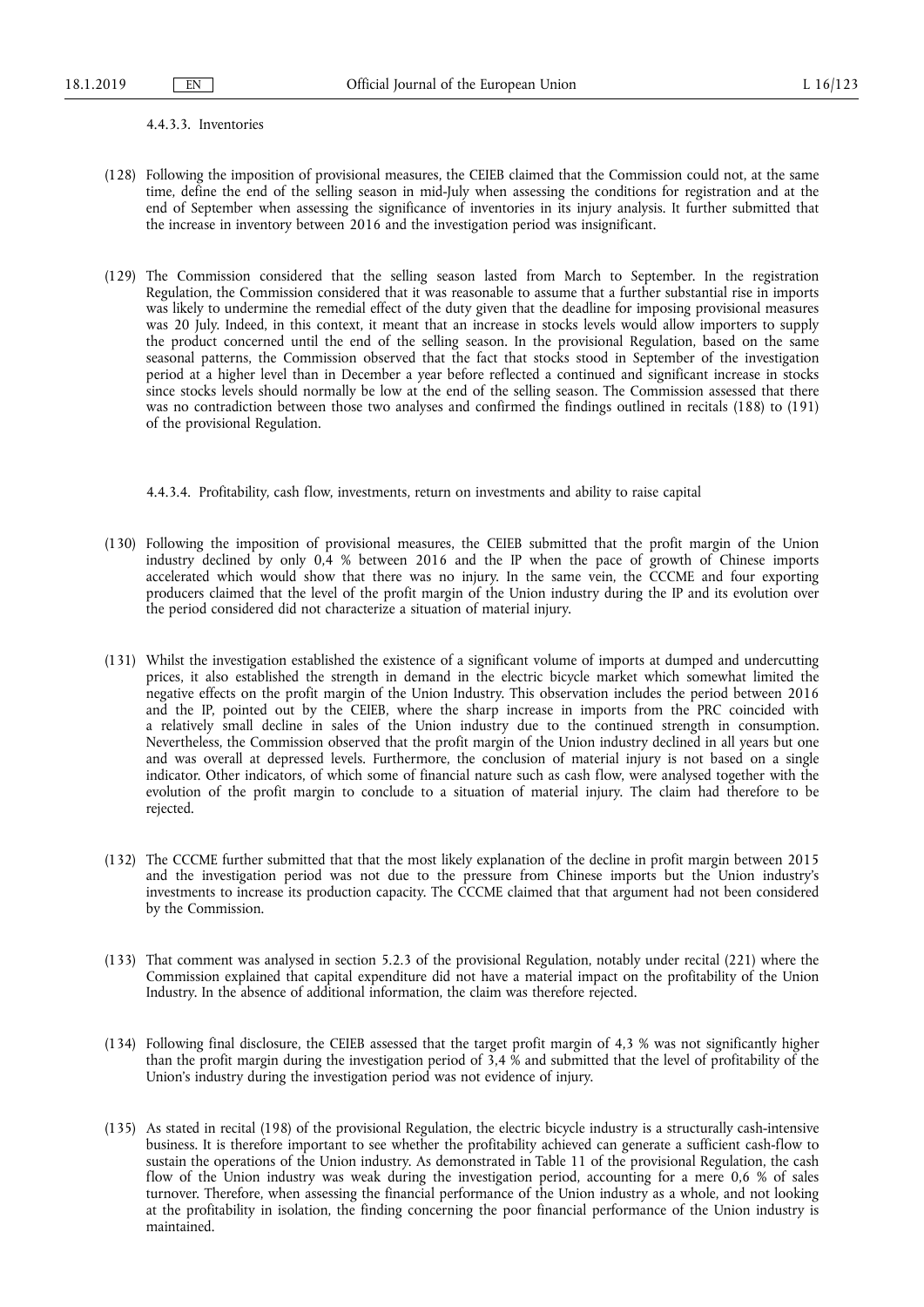- (136) Following final disclosure, the CCCME noted that large investments and employment could entail substantially increased fixed costs for the Union producers and have a significant impact on profitability, especially if capacity utilisation was low.
- (137) As regards investments, as shown in recital (197) of the provisional Regulation, during the period considered investments represented no more than 2 % of sales. The Commission considered therefore that the Union industry made no 'large investments' which could have had a significant impact on profitability during the period considered.
- (138) As regards employment, the CCCME argued that the huge capacity increase was closely reflected in a substantial employee growth. It is, however, also clear that the increase in employment was also driven by a significant increase in production.
- (139) The Commission found that, in particular between 2014 and 2016, the employment mirrored the production much more closely than the production capacity. During the investigation period, where the Union sales and production developed negatively despite a growing Union consumption, the Union industry was not able to decrease employment, leading to a decreasing productivity per employee. Such a decreasing productivity and the consequent negative impact on the profitability of the Union industry is however directly linked to the increasing quantities of dumped imports of Chinese electric bicycles during the period considered.
- (140) In the absence of any other comments on profitability, cash flow, investment, return on investments and ability to raise capital, the conclusion set out in recitals (192) to (199) of the provisional Regulation were confirmed.

# 4.4.4. *Conclusion on injury*

- (141) Following the imposition of provisional measures, the CCCME and four Chinese exporting producers submitted that competition factors had not been addressed in the injury analysis. They claimed that the complaint admitted that imports from the PRC had not been a market issue until 2016, as long as they focused on the low and midlevel segments of the Union market and that the injury analysis should have focused on these specific segments. One importer further claimed that injury, if proven, would essentially affect or focus on the low-end segment of electric bicycles and, based on its own experience, did not exist in the high-end segments of the market.
- (142) Notwithstanding the fact that the CCCME's claims were made on an inaccurate reading of the complaint, the Commission recalls that its conclusions were not based on the complaint but on its own investigation and findings concerning dumping, injury and causality. As established in recital (249) of the provisional Regulation, the investigation has shown that the Union industry is active in all market segments. Such differentiation of the product concerned was therefore not warranted and the claim had to be rejected.
- (143) Following final disclosure, the CCCME argued that the Commission had not described in the provisional Regulation how it characterised the 'entry-level products' mentioned in recital (249) of the provisional Regulation. It also claimed that the impact of any growth in imports from the PRC (also from third countries) in recent years must be assessed having regard to the specific market segments in which those imported electric bicycles were sold.
- (144) In that respect, 'entry-level products' are those electric bicycles which have the basic characteristics in the PCN structure. The definition of 'entry-level products' is different from the alleged differentiation of the market in segments. As stated in recital (42), although several interested parties put forward similar claims concerning segmentation, no one provided evidence that would have justified or allowed for a possible segmentation of the market. In particular, no physical or other objective criteria were provided by any interested party, which would support an analysis based on a segmentation of the market, as described in recitals (45) and (46).
- (145) The CCCME also argued that since the loss of market share of the Union industry mostly affected Union producers other than the complainants, as explained in recital (117), the imports from the PRC and the production of the complainants has allegedly been in largely distinct market segments. However, as already mentioned in recital (118), the injury analysis covers the Union industry as a whole, not only the complainants. It is undisputed that the Union industry suffered a significant loss of market share of 24 percentage points, mainly to Chinese imports, which gained 17 percentage points of market share during the period considered.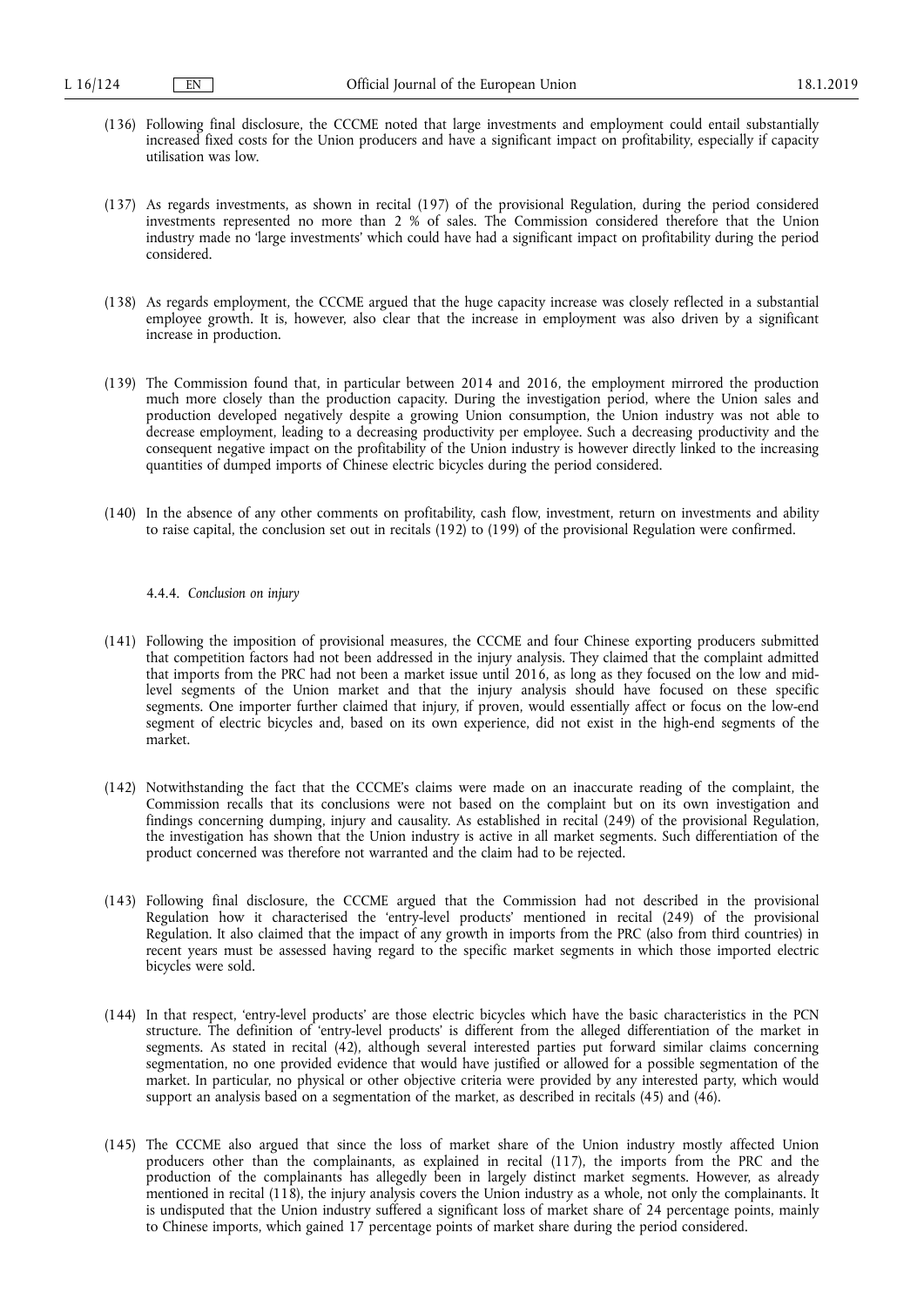- (146) The CEIEB disagreed with the Commission's conclusion on injury. It claimed that the Union industry had performed extremely well with the exception of retention of market share. The CEIEB further argued that indicators of capacity, utilisation, sales volumes and employment had developed positively throughout the period considered and that the Commission's negative findings were based on inconsistent and shorter periods of analysis. In particular, the CEIEB claimed that for sales the period analysed was 2016-IP, while for capacity utilisation the period was 2014-2016.
- (147) The CCCME and four exporting producers submitted that the statement made in recital (205) of the provisional Regulation that all of the indicators cited there 'developed negatively' was false and misleading. Those interested parties claimed that the indicator of 'growth' in terms of both production and sales, and the sales in terms of both value and volume, was substantially positive over the period considered. Further, it was claimed that the Union industry 'capacity' increased substantially and that both profitability and prices had also increased during the period considered. The CCCME added that contrary to had been stated in recitals (204) and (205) of the provisional Regulation, performance indicators and notably profitability were not depressed during the period considered. Finally, the CCCME claimed that since the complainant itself had admitted that the imports from the PRC did not start to grow and become competitive until 2016, a low profit margin in 2014 could only have been the commercial fault of the Union producers themselves.
- (148) The Commission recalls that the purpose of its injury analysis is to assess the level of injury suffered by the Union industry. It involves an assessment of the relevance of each performance indicator, their relationships and evolution in and within the period considered. A mere comparison of the end points of each indicator taken separately cannot reflect the economic trends at work in the Union industry. In that regard, the finding concerning the indicator of growth was explained in recitals (177) and (200) of the provisional Regulation and relied on the substantial and growing divergence between the evolution of consumption and the evolution of the sales of the Union industry which translated into a very significant loss of market share. As explained in recitals (201) to (203), the impact of this divergence spread over time on production, stocks, capacity, capacity utilisation, and employment level. In addition, as explained in recital (204), the profit margin remained at an admittedly low level and on a declining trend in all years but one. Furthermore, considering that the electric bicycles business is cash intensive and relies on bank financing, the analysis of the financial position must take into account the translation of profits into operating cash flows which was insufficient and well below profit margins. Overall, the Commission therefore confirmed that the trends referred to earlier in this recital characterised a depressed and negative situation and confirmed its conclusion that the Union industry suffered material injury.
- (149) Finally, the Commission disagreed with the CCCME's claim that the low profit margin of the Union Industry in 2014 could only be its commercial fault since the complainant had admitted that imports from the PRC did not start to grow and become competitive until 2016. The Commission assessed that that claim was based on an inaccurate reading of the complaint and, in any case, that it was contradicted by the investigation's findings which showed that imports from the PRC had a significant market share of 18 % in 2014 and had already doubled in volume by 2016. The claims of the CCCME had therefore to be rejected.
- (150) The CEIEB as well as two importers claimed that the findings of material injury centrally relied on the Commission's assessment that the Union industry had lost market share to imports without considering that such loss was attributable to structural flaws such as the failure to recognise potential opportunities at the right time, make earlier investments in production capacity, unappealing products and inadequate sales channels.
- (151) First the Commission observed that those statements seemed to contradict the claims of the CCCME and Chinese exporting producers who stated that the market of electric bicycles in the Union was dominated by the Union industry, that imports of Chinese electric bicycles had just gradually caught up in quality and competitiveness and eventually that the most likely cause of injury was an excessive investment in production capacity of the Union's industry.
- (152) The Commission's further noted that the CEIEB claimed both that the Union industry did extremely well during the period considered (as stated in recital (146)) and that its business model and management was affected by structural flaws and other shortcomings stated in recital (151) of such a scale that it would explain why the sales of the Union industry grew by only 20 % over the period considered when imports from the PRC increased by 250 %.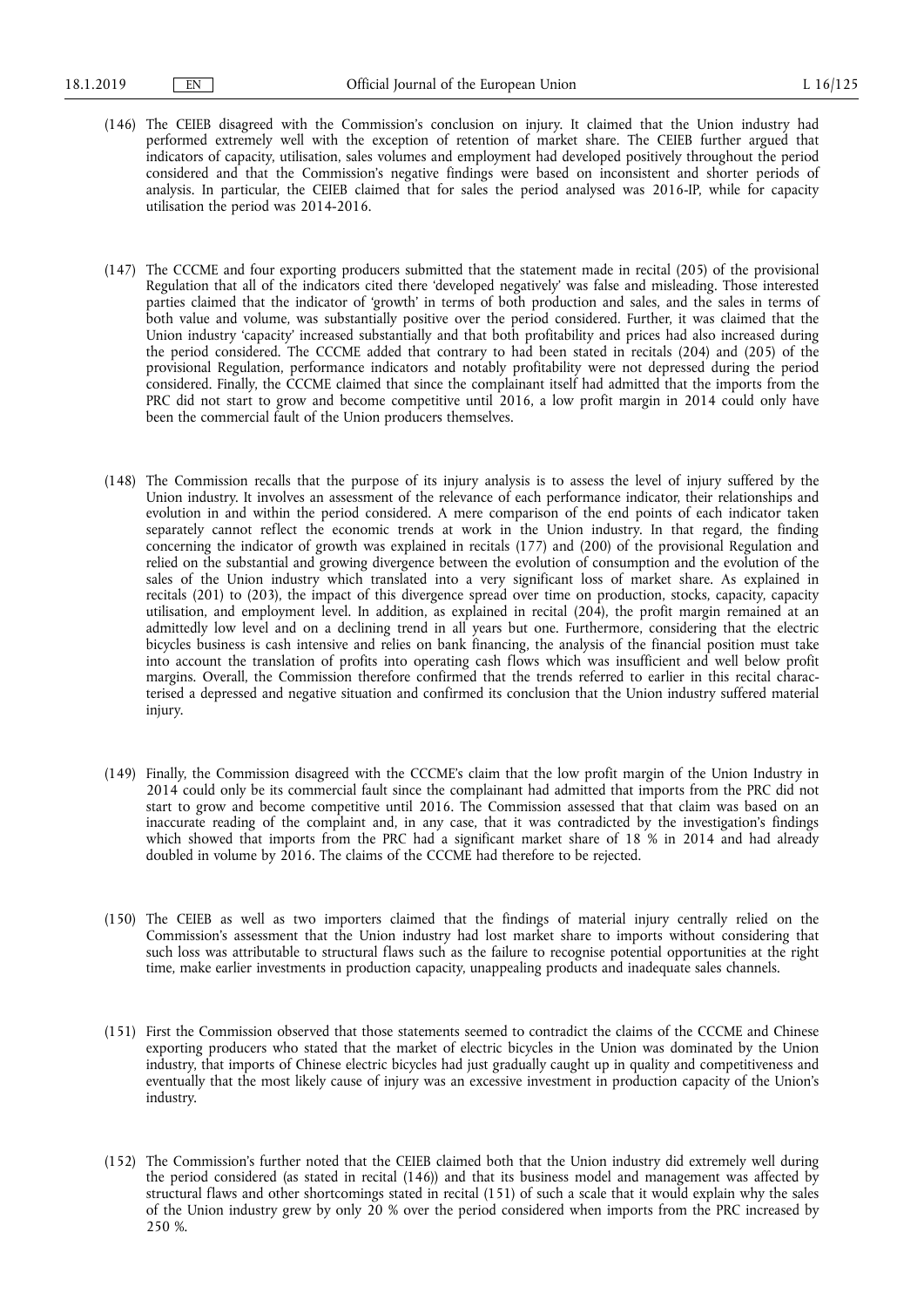- (153) In that context, the Commission assessed that in order to be considered, such claim should have been precisely specified and quantified. In any event, the Commission recalled that whilst the loss of market share was an important element of its injury analysis, the latter was not limited to it. In this regard, the Commission refers to the analysis of other injury indicators and its finding of undercutting, all of which play into its assessment of the overall injury analysis. The Commission therefore rejected that claim.
- (154) Following final disclosure, the CEIEB submitted that the Commission had stated in recital (115) of the General Final Disclosure Document that the mere existence of undercutting was enough to satisfy the condition of materiality and expressed its disagreement. The Commission nevertheless fails to see such statement under recital (115), which refers to 'the analysis of other injury indicators and its finding of undercutting, all of which play into its assessment of the overall injury analysis'. The argument was therefore dismissed.
- (155) Further to the imposition of provisional measures, the CCCME and four exporting producers claimed that the evolution of the non-confidential indexed indicators of the sampled Union's producers substantially undermined the Commission's conclusion that the Union industry has suffered material injury within the meaning of Article 3(5) of the basic Regulation.
- (156) As is the standard practice of the Commission and was set out in recital (166) of the provisional Regulation, the Commission considered the microeconomic injury indicators using the verified data of the sampled Union producers. Those indicators contributed to the finding of material injury but cannot be read as, in themselves, making up a complete material injury finding (or, for that matter, replace the overall injury determination carried out by the Commission). As for macroeconomic injury indicators, they were established for the whole Union industry. The argument was therefore rejected.
- (157) In the absence of any further comments, the Commission confirmed its conclusions on injury set out in recitals (200) to (206) of the provisional Regulation.

### 5. **CAUSATION**

# 5.1. **Effects of the dumped imports**

(158) In the absence of comments and taking into account the revision of the market share of the Union industry under recitals (113) to (114) and of the undercutting margins under recitals (99), the Commission confirmed its conclusions set out in recitals (209) of the provisional Regulation.

### 5.2. **Effects of other factors**

### 5.2.1. *Imports from third countries*

- (159) One unrelated importer claimed that while the absolute level of imports from the PRC during the period considered was well above the volume of imports from other countries, the relative increase of imports from each country should also be considered. In particular, that interested party pointed out that imports from Switzerland had increased by 3 000 % during the period considered. The importer claimed that imports from countries other than the PRC had an impact in the market that cannot be merely considered as marginal as stated in recital (215) of the provisional Regulation.
- (160) The Commission observed that imports from Switzerland had a market share of 1 % during the investigation period. In addition, the importer did not explain how its observations could invalidate the Commission's finding that imports from all countries other than the PRC did not attenuate the causal link between the dumped imports from the PRC and the injury suffered by the Union industry as reasoned in recitals (210) to (214) of the provisional Regulation. The claim was therefore rejected.

### 5.2.2. *Performance by the Union industry*

(161) Following the imposition of provisional measures, the CCCME and four exporting producers submitted that many Union producers in Central Europe imported parts from the PRC, assembled and sold electric bicycles in the Union. It added that the price of electric bicycles produced by those companies appear to be relatively low, which might be another cause of the injury suffered by the Union producers who produce high-end electric bicycles.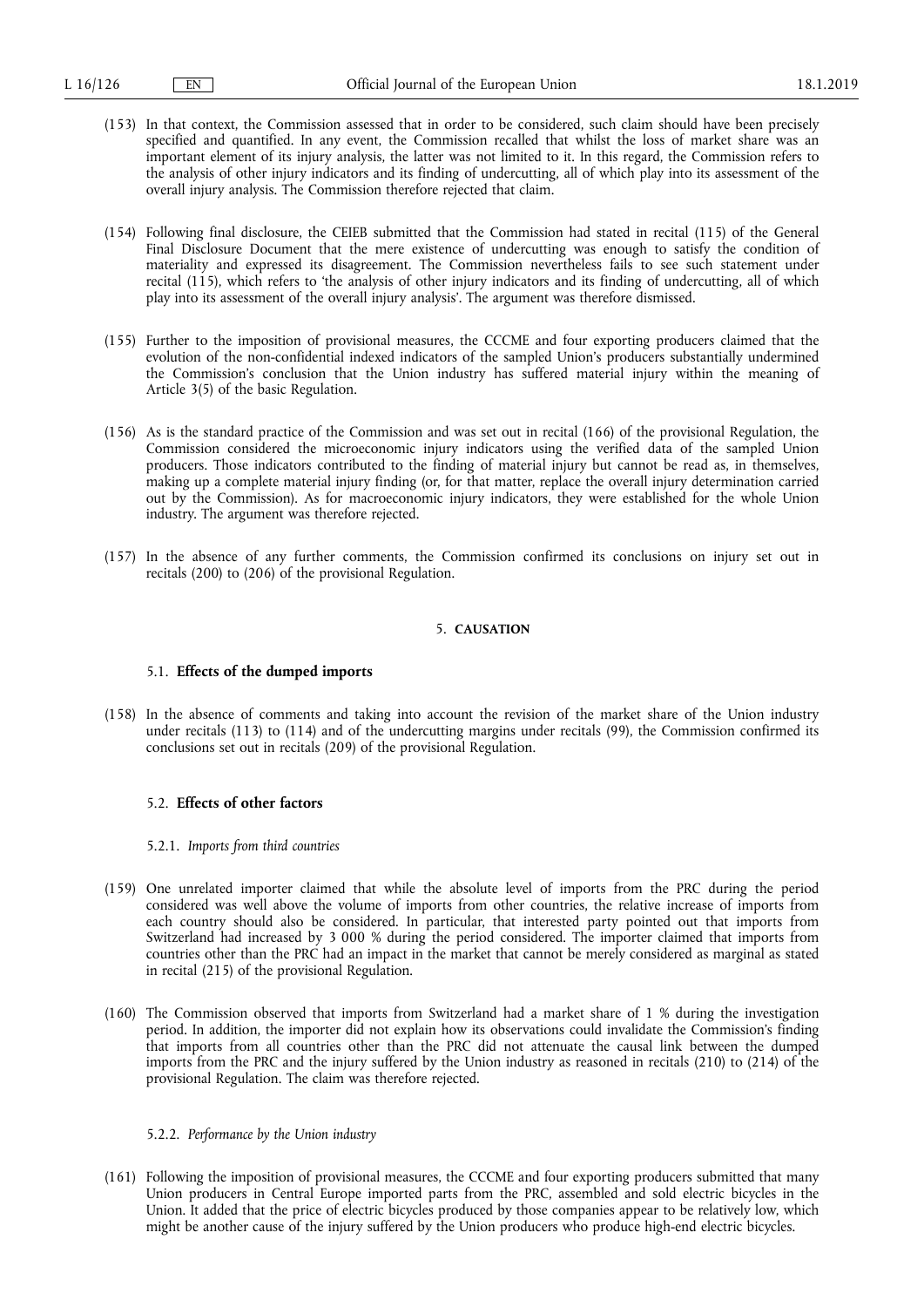- (162) The Commission recalls that the geographic scope of its investigation is the Union's market, not parts thereof. The investigation showed that Union producers of electric bicycles were active in all segments and that some sampled producers had production units located in Member States situated in Central European countries. In any event, the claim was not substantiated and was rejected.
- (163) Furthermore, the CCCME and four exporting producers submitted that the poor performance of the Union industry might have been caused by the management mistakes by the Union producers.
- (164) The Commission refers to its reply under recital (151). That claim did not provide any new element or was further substantiated and was therefore rejected.
	- 5.2.3. *Incentives for sales of electrical bicycles on the Union market*
- (165) The CCCME and four exporting producers claimed that subsidies on the Union market might have favoured the sales of cheaper Chinese electric bicycles and called on the Commission to further investigate the impact of subsidies on the purchase patterns of electric bicycles on the Union market.
- (166) The impact of subsidies to promote the use of electric bicycles is a distinct matter from the finding of undercutting and injury from Chinese imports. Again, the investigation has shown that the Union industry is active in all market segments. Therefore, even if the alleged subsidies were relevant to this assessment, they would not explain the increase of Chinese bicycles to the detriment of the cheaper bicycles produced in the Union but for the fact the Chinese bicycles are dumped. That claim was therefore rejected.
- (167) In the absence of any further comments, the Commission confirmed its conclusions set out in recitals (210) to (222) of the provisional Regulation.

# 5.3. **Conclusion on causation**

(168) The Commission confirmed its conclusions on causation set out in recitals (223) to (226) of the provisional Regulation.

# 6. **UNION INTEREST**

### 6.1. **Interest of Suppliers**

- (169) In recital (228) of the provisional Regulation, the Commission mistakenly indicated that it had received a letter of support from CONEBI in favour of the measures, when the submission was made on behalf of the Association of the European Two-Wheeler Parts' and Accessories' Industry ('COLIPED') which brings together national associations of parts suppliers.
- (170) In the absence of any other comment, the Commission confirmed its conclusions set out in recitals (228) to (230) of the provisional Regulation.

### 6.2. **Interest of the Union industry**

(171) In the absence of comments, the Commission confirmed its conclusions set out in recitals (231) to (234) of the provisional Regulation.

### 6.3. **Interest of unrelated importers**

- (172) Throughout the investigation, 31 importers, of which 19 belonged to the CEIEB, expressed their opposition to the imposition of measures. 13 of these companies (for which the volume of imports was known) represented altogether 10 % of the total imports from the PRC in the investigation period.
- (173) As explained in recital (81), six companies manufacturing the like product were excluded from the definition of the Union industry and reclassified as unrelated importers. Those companies expressed their support for the measures. Their imports represented close to 12 % of the total imports from the PRC during the investigation period.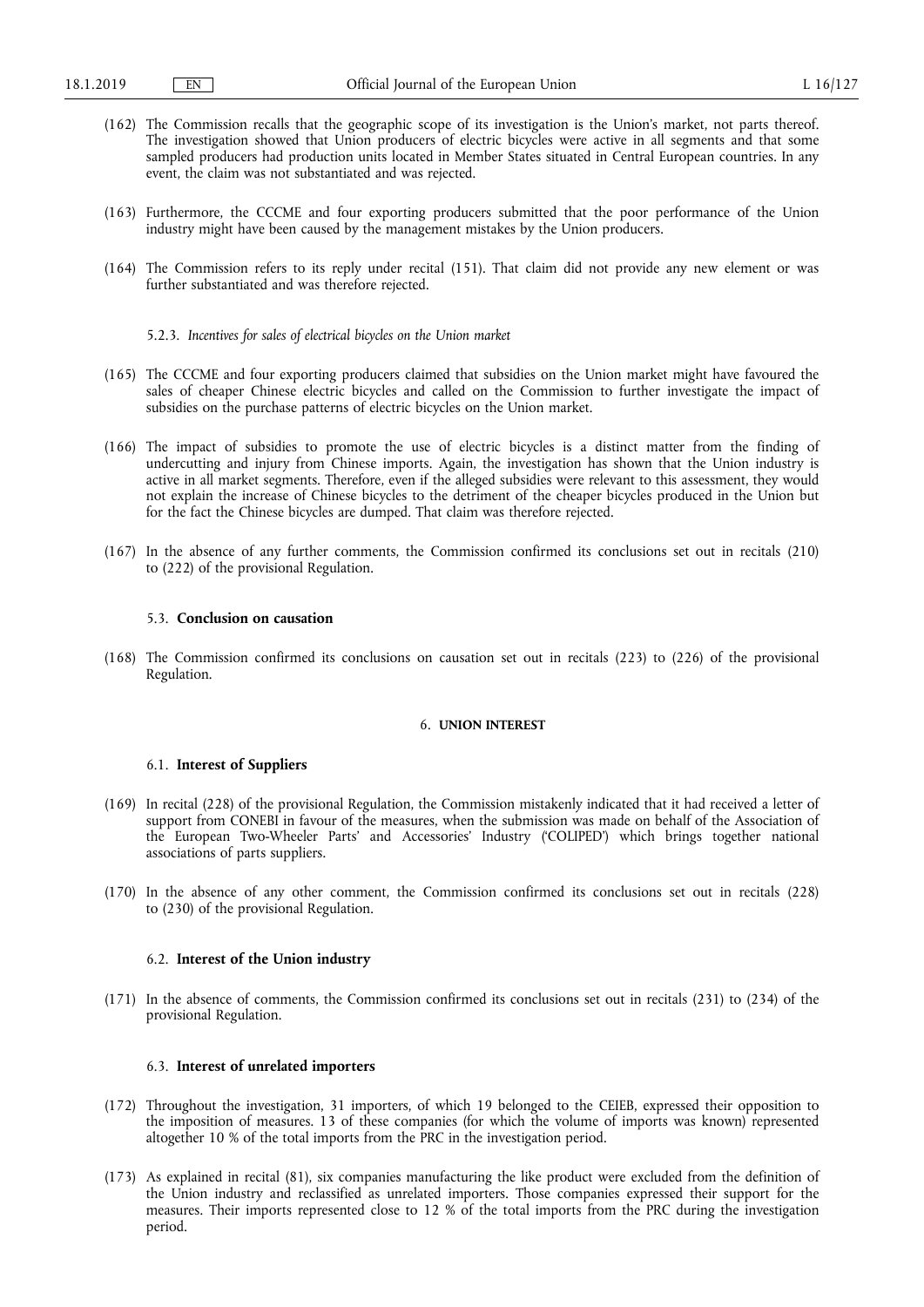- (174) After the imposition of provisional measures, the CEIEB submitted that the opening of the investigation had caused extensive and diverse injury to a large number of importers.
- (175) Upon the publication of the registration Regulation, the CEIEB conducted a declarative survey with sixty-five importers. The survey found that 21 % would not continue operations if definitive duties were imposed, 33 % had already stopped imports of electric bikes from the PRC but had still not found an alternative solution, 39 % had to increase the price of their products as a result of the investigation and 37,5 % had been affected financially by the initiation of the dumping investigation.
- (176) The Commission observed that this survey took place in May 2018. At the time, the information available in the complaint and in the registration Regulation indicated a potential duty of 189 %.
- (177) Yet, the Commission noted that a majority of the importers surveyed indicated that they would continue their activity in case definitive duties were imposed. Likewise, a majority had found an alternative source of supply or continued to import from the PRC.
- (178) In recital (238) of the provisional Regulation, the Commission had indicated that the largest importers had been able to source suitable electric bicycles and/or had potential alternative sources of supply outside the PRC, including the Union industry. That finding was corroborated by the survey of the CEIEB and further confirmed by subsequent hearings with the CEIEB and other importers.
- (179) Furthermore, the Commission observed that six importers representing a large volume of imports supported the imposition of measures, which confirmed the capacity of importers to adapt their activity to the imposition of measures.
- (180) On balance, the Commission therefore concluded that the imposition of measures could have an adverse effect on small importers, but that the negative impact of the imposition of duties would be mitigated by the availability to source suitable bicycles in the Union industry, in other third countries and in the PRC at fair prices.
- (181) Following the final disclosure, the CEIEB made a correction to its initial submission and indicated that its survey was not conducted upon publication of the registration Regulation but was made available online as of 22 June 2018 and had remained accessible online since that date.
- (182) The CEIEB further claimed that its survey did not confirm that the majority of importers would continue its business despite the imposition of duties and referred to the information submitted during the hearing held on 5 October 2018. The CEIEB also submitted that it never provided any evidence that the majority of them had successfully found alternative supply chains without any negative impact on their businesses.
- (183) On the basis of the survey presented by CEIEB, the Commission observed that 21 % of respondents indicated that they would stop their activity if duties were imposed. This means that the majority of respondents believed, at the time, that it was not a likely outcome. Furthermore, during the hearing of 5 October 2018, the CEIEB submitted information on behalf of 15 importers, of which 4 declared that they would not continue their activity if definitive measures were imposed. Those 4 importers represented 8 % of the total turnover of the 15 importers presented. The Commission recalls that it sampled 5 unrelated importers on the basis of the largest volume of imports into the Union. On the basis of that representative sample, the Commission drew its conclusions in relation to the impact of measures on importers. In this particular regard, none of the sampled importers indicated that it would be forced to cease its activities in the event of the imposition of definitive measures.
- (184) In the same logic, the Commission concluded that if 33 % of respondents to the CEIEB survey declared that they had stopped imports of electric bikes from the PRC but had still not found an alternative solution, the majority continued importing from the PRC or had found an alternative source of supply. In addition, during the hearing with the CEIEB on 5 October 2018, 12 importers (representing 96 % of the turnover of the 15 importers presented) had already adapted their supply chain or were in the process of doing so. The same observation applies to the sampled importers verified by the Commission and presumably to the importers who brought their support in favour of the imposition of measures.
- (185) The Commission therefore confirmed its findings in recitals (177) to (179).
- (186) The CEIEB further submitted that the Commission did not assess adequately the difficulty and cost involved in the adaptation of the supply chain of importers caused by the imposition of measures and disregarded the situation of small importers.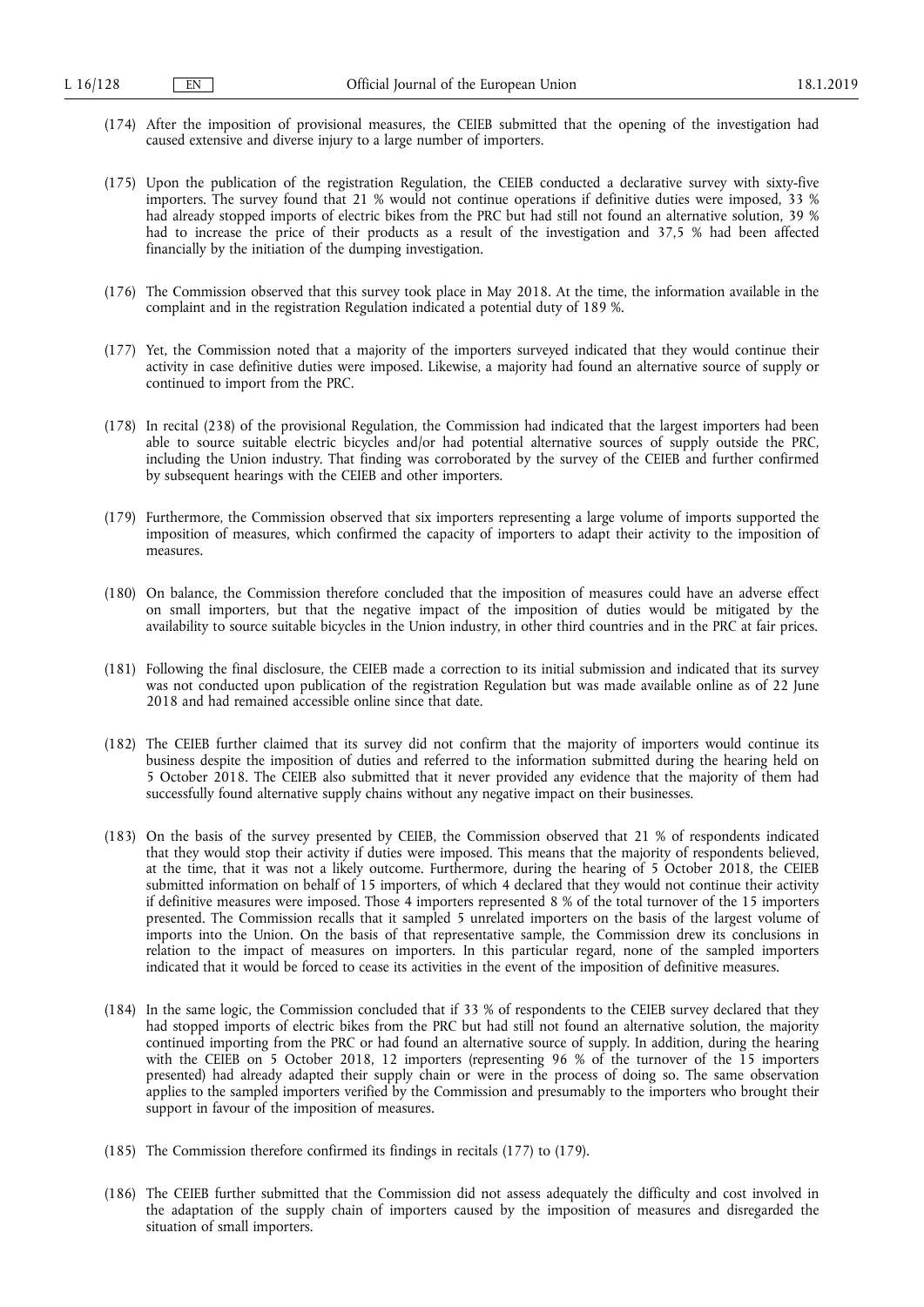- (187) The Commission disagrees with that claim and makes reference to recital (180) of this Regulation and recital (242) of the provisional Regulation where the adverse effect of the imposition of measures on small importers was clearly stated. In addition, in recital (243) of the provisional Regulation, the Commission concluded that the imposition of measures was not in the interest of importers. The Commission maintains, however, the finding that this negative impact is mitigated by the possibility to source suitable electric bicycles from the Union industry, from other third countries and from the PRC at fair, non-injurious prices, and that it does not outweigh the positive effect of measures on the Union Industry.
- (188) In the absence of any further comments, the Commission confirmed its conclusions set out in recital (243) of the provisional Regulation.

### 6.4. **Interest of users**

- (189) The CCCME, four Chinese exporting producers and two importers claimed the imposition of measures would reduce consumer choice, increase prices and play against environmental policies designed to encourage the use of electric bicycles.
- (190) The CCCME questioned the Commission's provisional conclusion that the Union industry is active in all segments of the market and claimed it was not supported by any evidence from the Commission.
- (191) Two importers claimed that the Union industry did not have the production capacity to fill the demand and that it was unsure whether alternative sources of supply could fill the gap.
- (192) The Commission recalled that the verification of sampled producers confirmed that the Union industry was active in all segments of the market, including entry-level products.
- (193) In addition, as stated in recital (249) of the provisional Regulation, it is expected that the measures will amplify and diversify the supply of electric bicycles from the Union Industry and alternative sources of supply by restoring competition on a level playing field while preserving the supply of imports from the PRC at fair prices.
- (194) Furthermore, the level of capacity utilisation of the Union industry, the possibility to easily convert existing production lines for traditional bicycles to electric bicycles, and the speed at which the Union industry was able to expand its production capacity between 2014 and 2016 in an adverse context show that it has the potential, resources and skills to adjust to potential gaps in supply.
- (195) The Commission reiterates that the imposition of measures on conventional bicycles did not reduce consumer choice, but increased the diversity of suppliers and of their countries of origins. The same market development is expected in the case of electric bicycles.
- (196) With regards to the impact of the measures on prices, the Commission refers to recitals (250) and (251) of the provisional Regulation and in particular that the interest of the consumer could not be reduced to the price impact of bringing imports from the PRC to non-injurious levels.
- (197) The claims had therefore to be rejected.
- (198) In the absence of any further comments, the Commission confirmed its conclusions set out in recitals (244) to (252) of the provisional Regulation.

## 6.5. **Other interests**

(199) In the absence of any further comments, the Commission confirmed its conclusions set out in recital (253) of the provisional Regulation.

## 6.6. **Conclusion on Union interest**

(200) In summary, none of the arguments put forward by interested parties demonstrate that there are compelling reasons against the imposition of measures on imports of the product concerned.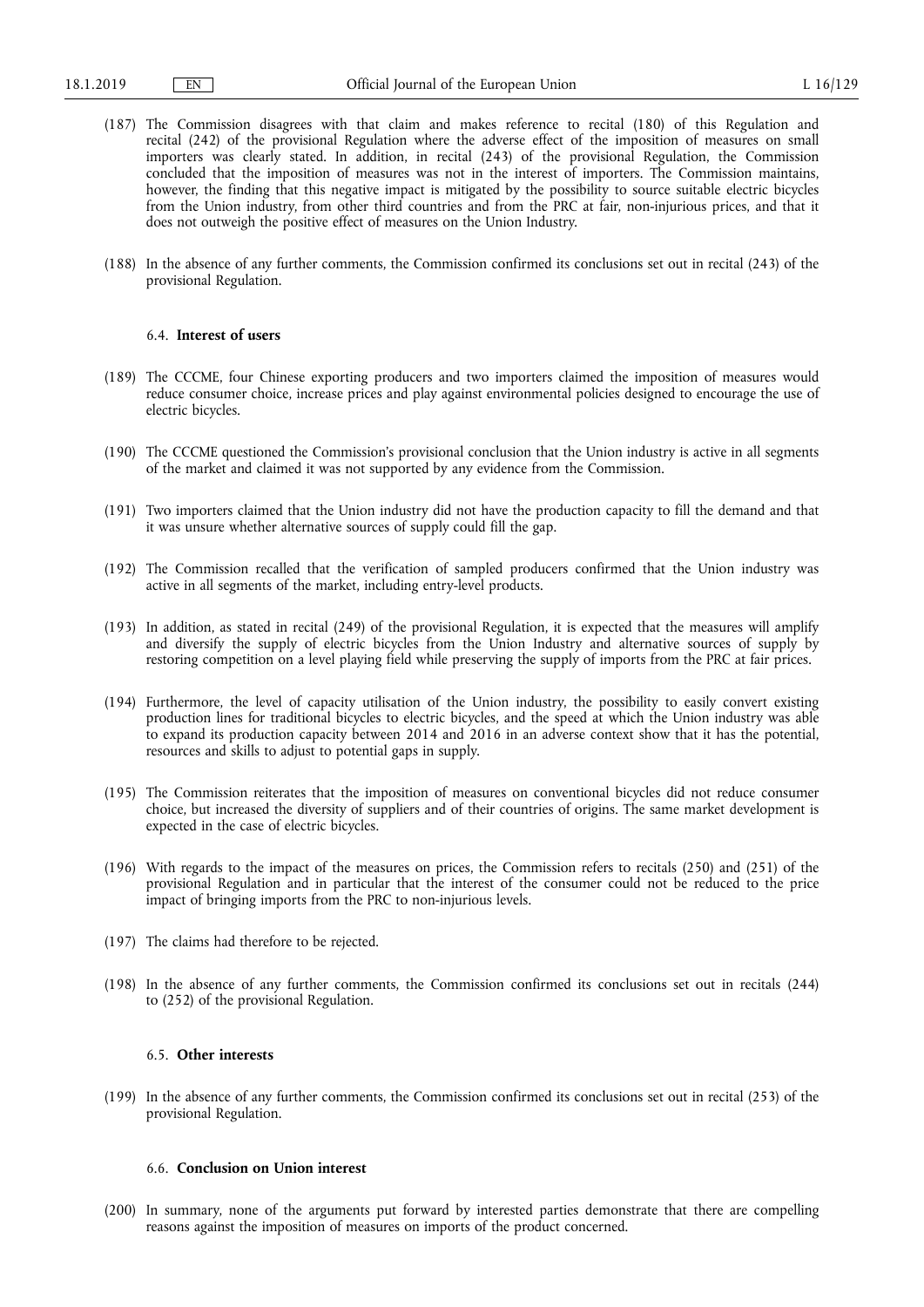- (201) Any negative effects on the unrelated importers cannot be considered disproportionate and are mitigated by the availability of alternative sources of supply, whether from third countries or from the Union industry. The positive effects of the anti-dumping measures on the Union market, in particular on the Union industry, outweigh the potential negative effect on the other interest groups.
- (202) In the absence of any further comments, the Commission confirms its conclusions set out in recitals (254) to (255) of the provisional Regulation.

#### 7. **DEFINITIVE ANTI-DUMPING MEASURES**

(203) In view of the conclusions reached with regard to dumping, injury, causation and Union interest, definitive antidumping measures should be imposed in order to prevent further injury being caused to the Union industry by the dumped imports of the product concerned.

### 7.1. **Injury elimination level**

- (204) For the purpose of determining the level of these measures, account was taken of the dumping margins found and the amount of duty necessary to eliminate the injury sustained by the Union producers, without exceeding the dumping margins found.
- (205) Following the imposition of provisional measures, an exporting producer submitted that the Commission's methodology to calculate the non-injurious price of the Union producers was flawed. It claimed that by deducing the average profit during the investigation period and adding the target profit, the Commission disregarded the different profit levels achieved by the Union producers for different models. This interested party claimed that the non-injurious price should be calculated by deducting from the actual prices the average profit per PCN before adding the target profit.
- (206) The Commission recalls that the basic Regulation does not provide any specific methodology to calculate the injury elimination level. Furthermore, the Commission's determination concerns the like product sold by the Union industry. In this respect, it is perfectly acceptable to remove the average profit of the Union industry from its average sales prices to determine the average cost of production of the like product and then add the target profit to calculate the injury elimination level. The Commission has consistently used this methodology in the past and holds significant discretion when carrying out this assessment.
- (207) In this investigation, the injury is assessed for all product types as a whole. Indeed, all injury indicators including the profitability and the target profit are expressed as an average for all product types of the product concerned. When establishing the non-injurious price, this is done with a view to remove the injury from the Union industry caused by the dumped imports as a whole. In order to remove that injury, it is sufficient if the non-injurious price is established by uniformly increasing the sales price of all product types by the difference between the actual profit during the investigation period and the target profit, thereby allowing the Union industry to achieve the target profit. It is not necessary to individually assess the profitability situation for each individual product type.
- (208) The argument was therefore rejected.
- (209) The complainant disagreed with the target profit used by the Commission for calculating the non-injurious price. It submitted that the target profit should not be the average profit from the Union industry but the average profit from the companies not injured by Chinese imports in 2015. The complainant argued since the target profit is the reasonable profit that the Union producers could achieve in the absence of injury caused by dumped/subsidised imports, the Commission could not by definition take as reference point the profitability of Union producers already materially injured by dumped/subsidised imports. As an alternative, the complainant submitted that the target profit could be determined by reference with the target profit of traditional bicycles (8 %) adjusted upwards by 1,5 % to reflect additional technology, higher added value and additional investment requirements.
- (210) The Commission recalls that the target profit is the profit that the Union industry as a whole can achieve in the absence of injurious dumping. As a consequence, it cannot be established on the basis of the profit achieved by a selected number of Union producers. The argument had therefore to be rejected. As far as the alternative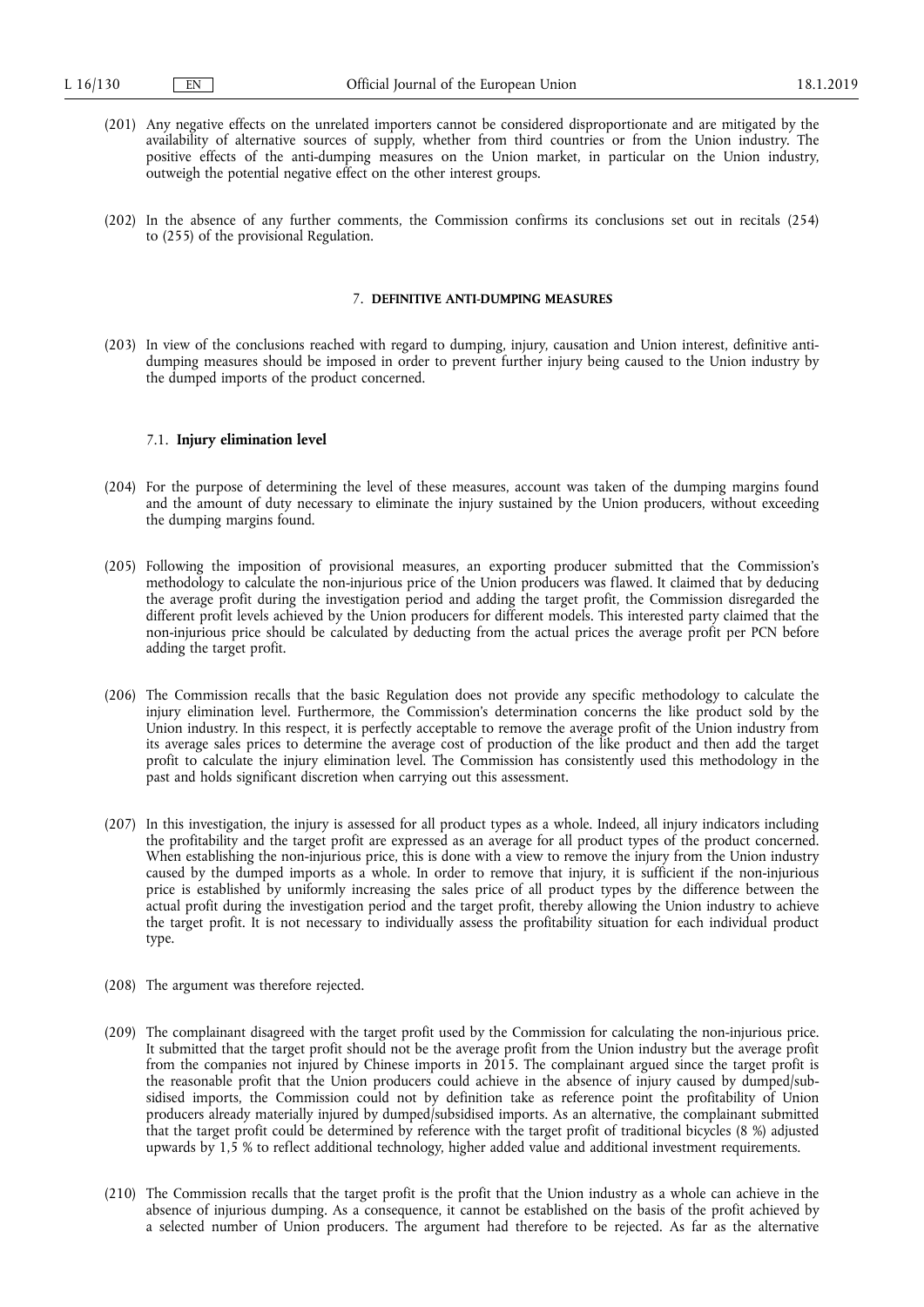claim (target profit used in the investigation concerning traditional bicycles adjusted upwards), the Commission recalls that each investigation is carried out on the basis of the specific facts of the case concerning the product concerned and not on facts established in investigations concerning other products. In this particular case, the Commission confirmed that the target profit used was appropriate and that there was no reason for it to resort to a target profit of another product. Thus, the claim had to be rejected.

- (211) After final disclosure, the complainant reiterated its claims and submitted that in other cases the Commission had deviated from its standard methodology to establish the target profit by reference to relevant circumstances. As already outlined in recital (210), the Commission recalls that each case is assessed on the basis of its specific facts. In this particular case, the Commission concluded that there was no particular circumstance which would justify the use of the profit achieved by certain producers only, as requested by the complainant. That claim was therefore rejected.
- (212) Finally, the Commission notes that, as outlined in recitals (59) to (63), it took into account certain costs incurred by the sampled Union producers to adjust the non-injurious price of the Union industry. The injury elimination level was adjusted accordingly, leading to a reduction of 3 % - 5 % to the injury margin. As described in recital (72), said adjustment was subject to a claim from Giant following the final disclosure. That claim was accepted and the resulting decrease of the underselling margin was disclosed without any further comment.
- (213) Taking into account the adjustment made under recital (212) and in the absence of other comments concerning the injury elimination level, the methodology described in recitals (257) to (262) to the provisional Regulation was confirmed.

### 7.2. **Price undertaking offer**

- (214) Following the disclosure one Chinese exporting producer, Wettsen Corporation, submitted a price undertaking offer.
- (215) Wettsen Corporation was not sampled, and although it had requested individual examination, that request along with all other requests for individual examination was rejected.
- (216) The price undertaking offer was rejected for a number of reasons, which was communicated to Wettsen Corporation in a separate letter. The reasons were as follows:
	- first, Wettsen Corporation has a related party outside the PRC who also manufactures electric bicycles;
	- second, the price undertaking offer fixed the Minimum Import Price ('MIP') only for three major types of electric bicycles which did not cover all the types exported to the Union during the investigation period; and,
	- third, as the proposed MIP per type was an average of sales prices within that type, it would have allowed sales of higher priced electric bicycles at injurious prices by Wettsen Corporation while seemingly complying with the MIP.

### 7.3. **Definitive measures for the PRC**

- (217) In view of the conclusions reached with regard to dumping, injury, causation and Union interest, and in accordance with Article 9(4) of the basic Regulation, definitive anti-dumping measures should be imposed on the imports of the product concerned at the level of the lower of the dumping and the injury margins found, in accordance with the lesser duty rule. In this case, except for one Chinese exporting producer, the definitive antidumping duty rate should accordingly be set at the level of the injury margins found.
- (218) It is noted that an anti-subsidy investigation was carried out in parallel with the anti-dumping investigation. Pursuant to Article 24(1) of Regulation (EU) 2016/1037 of the European Parliament and of the Council on protection against subsidised imports from countries not members of the European Union ( 12), in view of the use of the lesser duty rule and the fact that the definitive subsidy rates are lower than the injury elimination level, it is appropriate to impose a definitive countervailing duty at the level of the established definitive subsidy rates and then impose a definitive anti-dumping duty up to the relevant injury elimination level.

<sup>(</sup> 12) OJ L 176, 30.6.2016, p. 55.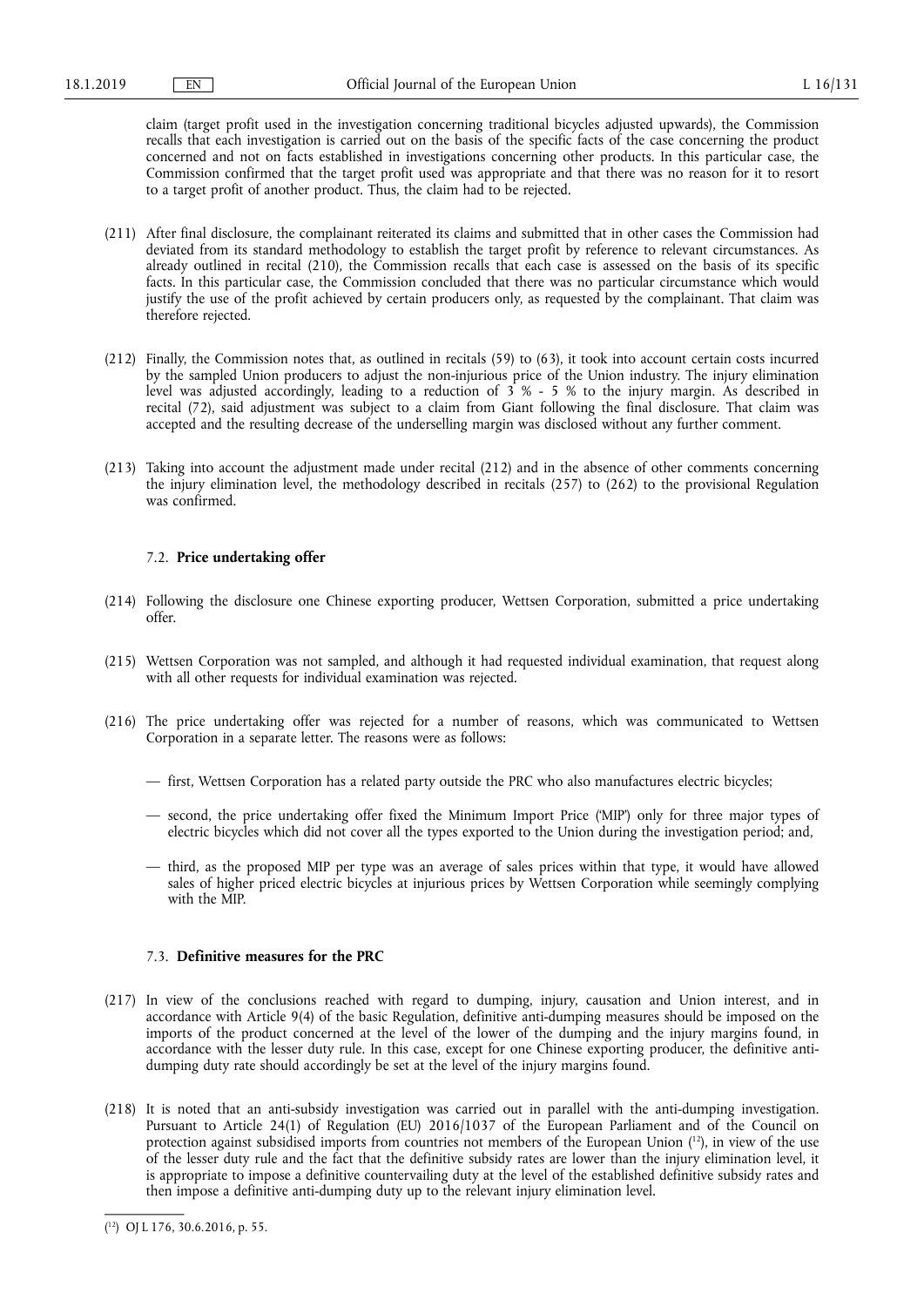- (219) In case of Yadea Technology Group Co., Ltd ('Yadea'), a company-specific injury margin ( 13) was established in the parallel anti-subsidy investigation on the basis of the information provided by Yadea. The Commission therefore considered it appropriate to use Yadea's company-specific injury margin as opposed to the injury margin for cooperating companies in the anti-dumping investigation when considering the combined effect of anti-dumping and countervailing duties.
- (220) Also, in the case of Yadea, the exporting producer with a dumping margin lower than the injury elimination level, the definitive countervailing duty was established at the level of the established definitive subsidy rate and a definitive anti-dumping duty was imposed at the level of the relevant dumping margin reduced by the amount of the countervailing duty. That reduction was necessary because in a situation where the normal value is established on the basis of Article 2(7)(a) of the basic Regulation, the imposition of a cumulated duty reflecting the level of subsidisation and the full level of dumping may result in offsetting the effects of subsidisation twice ('double-counting'). In accordance with Article 18 of the basic Regulation, the non-cooperating companies in the anti-dumping investigation (although cooperating in the parallel anti-subsidy investigation), are subject to the residual dumping margin and injury margin.
- (221) Following final disclosure, the acceptance of a claim from Giant described in recitals (72) and (212) as well as a change of the countervailing duties in the parallel anti-subsidy investigation led to a change in the antidumping duties. That change was disclosed to interested parties and was not subject to any further comments in the framework of the anti-dumping investigation.
- (222) Therefore, the rates at which the definitive anti-dumping duty will be imposed are set as in Table 6 as follows:

# Company Dumping<br>margin Subsidy rate  $\boxed{\frac{\text{Injury elimi}}{\text{action level}}}$ nation level Countervailing duty Antidumping duty Bodo Vehicle Group Co., Ltd. 186,3 % 15,1 % 73,4 % 15,1 % 58,3 % Giant Electric Vehicle (Kunshan) Co., Ltd; 32,8 % 3,9 % 24,6 % 3,9 % 20,7 % Jinhua Vision Industry Co., Ltd and Yongkang Hulong Electric Vehicle Co., Ltd. 39.6 % 8.5 % 18.8 % 8.5 % 10.3 % Suzhou Rununion Motivity Co., Ltd. 100,3 % 17,2 % 79,3 % 17,2 % 62,1 % Yadea Technology Group Co., Ltd 48,1 % 10,7 % 62,9 % 10,7 % 37,4 % Other co-operating companies in the antidumping investigation (with the exception of the companies subject to the parallel countervailing duty rate for all other companies Implementing Regulation (EU) 2019/72 ( 1)) (Annex I) 48,1 % 9,2 % 33,4 % 9,2 % 24,2 % Other co-operating companies in the antidumping investigation, subject to the parallel countervailing duty for all other companies Implementing Regulation (EU) 2019/72) (Annex II) 48,1 % 17,2 % 33,4 % 17,2 % 16,2 % Non-cooperating companies in the antidumping investigation, but cooperating in the parallel anti-subsidy investigation and listed in the Annex I of Implementing Regulation (EU) 2019/72 (Annex III) 100.3 % 9.2 % 79.3 % 9.2 % 70.1 % All other companies 100,3 % 17,2 % 79,3 % 17,2 % 62,1 % ( 1) OJ L 16, 18.1.2019, p. 98.

### **Definitive measures**

*Table 6* 

( 13) The company has not submitted company specific information to calculate an individual dumping margin.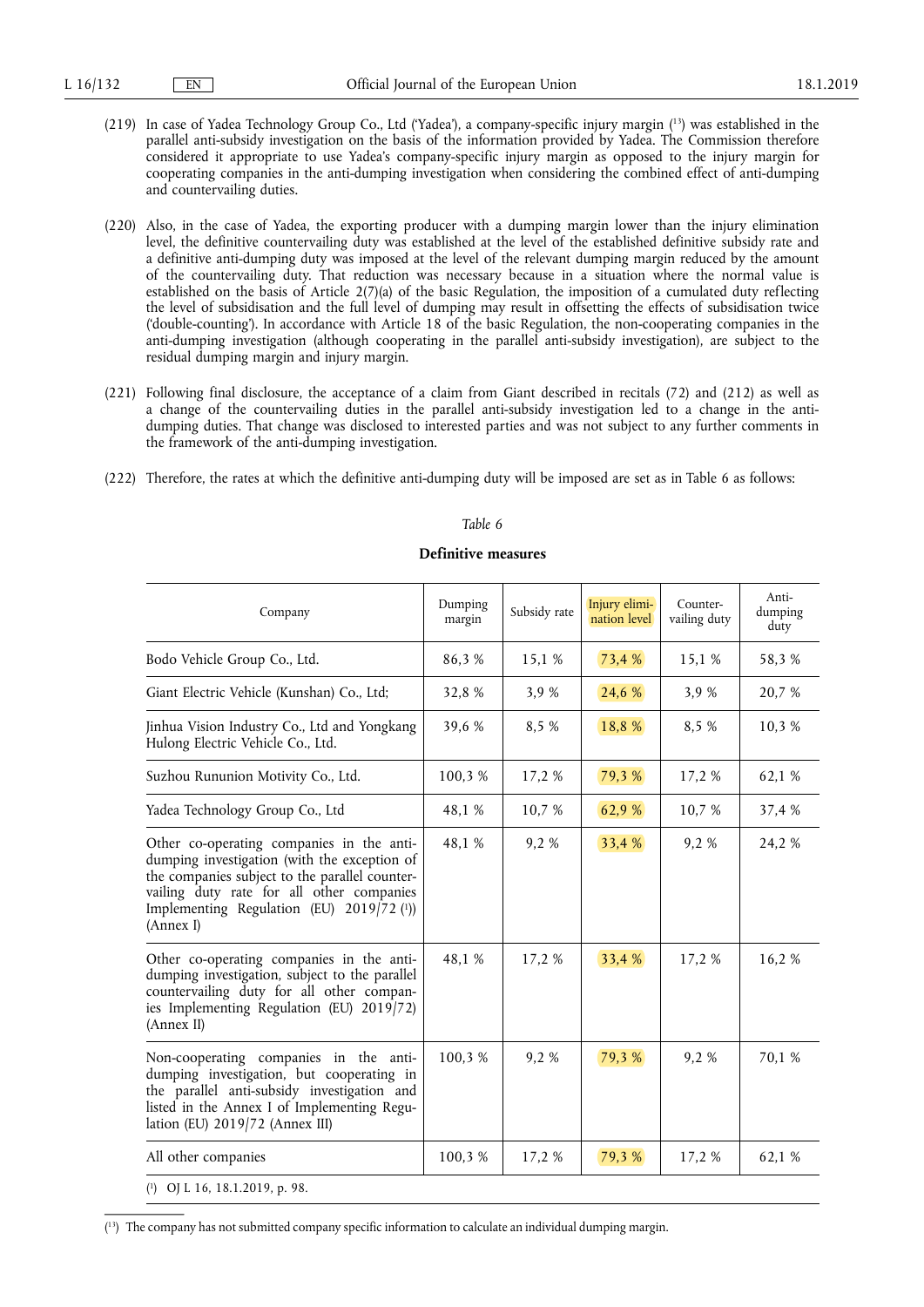- (223) The individual company anti-dumping duty rates specified in this Regulation were established on the basis of the findings of this investigation. Therefore, they reflect the situation found during that investigation with respect to those companies. Those duty rates (as opposed to the country-wide duty applicable to 'all other companies') are thus exclusively applicable to imports of the product concerned originating in the PRC and produced by those companies and thus by the specific legal entities mentioned. Imported products concerned produced by any other company not specifically mentioned in the operative part of this Regulation with its name and address, including entities related to those specifically mentioned, cannot benefit from those rates and shall be subject to the duty rate applicable to 'all other companies'.
- (224) Any claim requesting the application of those individual company anti-dumping duty rates (*e.g.* following a change in the name of the entity or following the setting up of new production or sales entities) should be addressed to the Commission ( 14) with all relevant information, in particular any modification in the company's activities linked to production, domestic and export sales associated with, for example, that name change or that change in the production and sales entities. If appropriate, this Regulation will accordingly be amended by updating the list of companies benefiting from individual anti-dumping duty rates.
- (225) In cases where the countervailing duty has been subtracted from the anti-dumping duty in order to avoid doublecounting, the collection of the countervailing duty aims at offsetting both the effects of the countervailable subsidy and the dumping margin (up to the level of the subsidy rate). As a consequence, a refund of duty paid can only be granted if it is shown that such duty exceeds the actual subsidy rate and the corresponding dumping margin. Therefore, refund investigations under Article 21 of Regulation (EU) 2016/1037 should also consider the particular situation of the exporting producer in relation to the actual dumping margin prevailing during the refund investigation period.
- (226) Should the exports by one of the companies benefiting from lower individual anti-dumping duty rates increase significantly in volume after the imposition of the measures concerned, such an increase in volume could be considered as constituting in itself a change in the pattern of trade due to the imposition of measures within the meaning of Article 13 (1) of the basic Regulation. In such circumstances and provided the conditions are met an anti-circumvention investigation may be initiated. That investigation may, *inter alia*, examine the need for the removal of individual duty rates and the consequent imposition of a countrywide duty.
- (227) To minimise the risks of circumvention due to the high difference in duty rates, special measures are needed to ensure the application of the individual anti-dumping duties. The companies with individual anti-dumping duties must present a valid commercial invoice to the customs authorities of the Member States. The invoice must conform to the requirements set out in Article 1(3) hereof. Imports not accompanied by that invoice should be subject to the anti-dumping duty applicable to 'all other companies'.
- (228) In order to ensure a proper enforcement of the anti-dumping duty, the 'all other companies' duty rate should not only apply to the non-cooperating exporting producers but also to those producers which did not have any exports to the Union during the investigation period unless the latter comply with the conditions set out in Article 3.
- (229) In order to ensure equal treatment between any new exporters and the cooperating companies not included in the sample, mentioned in Annex I and Annex II to this Regulation, provision should be made for the weighted average duty imposed on the latter companies to be applied to any new exporters which would otherwise be entitled to a review pursuant to Article  $11(4)$  of the basic Regulation.
- (230) In view of the recent case-law of the Court of Justice ( 15), it is appropriate to provide for the rate of default interest to be paid in case of reimbursement of definitive duties, because the relevant provisions in force concerning customs duties do not provide for such an interest rate, and the application of national rules would lead to undue distortions between economic operators depending on which Member State is chosen for customs clearance.

# 7.4. **Retroactivity**

(231) As specified in recital (5), on 3 May 2018 the Commission made imports of the product concerned originating in the PRC subject to registration on the basis of a request by the Union industry. That request has since been withdrawn and therefore the matter has not been further examined.

<sup>(</sup> 14) European Commission, Directorate-General for Trade, Directorate H, 1049 Brussels, Belgium.

<sup>(</sup> 15) Judgment in *Wortmann*, C-365/15, EU:C:2017:19, paragraphs 35 to 39.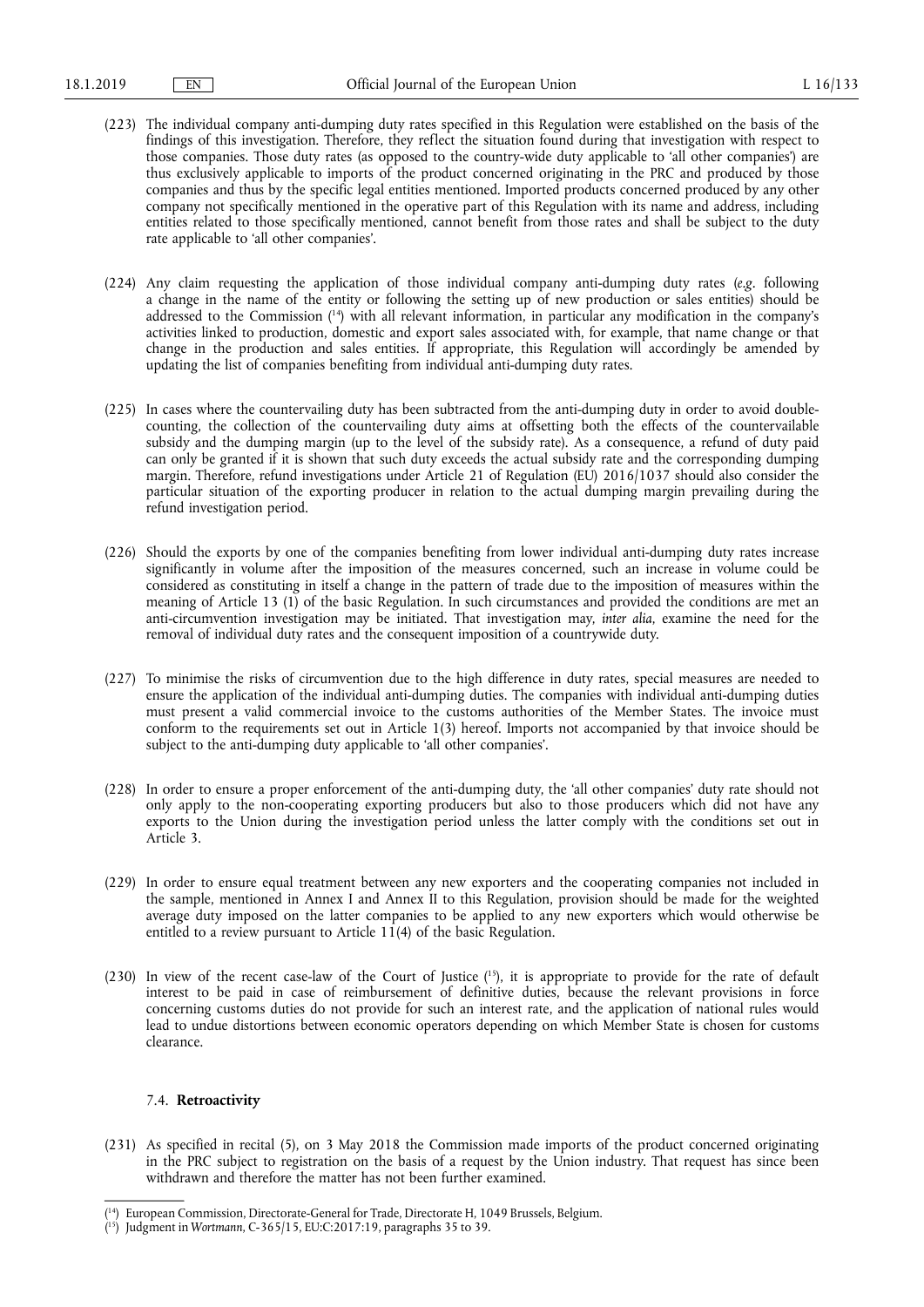#### 7.5. **Definitive collection of the provisional duties**

- (232) In view of the dumping margins found and given the level of the injury caused to the Union industry, the amounts secured by way of the provisional anti-dumping duty, imposed by the provisional Regulation, should be definitively collected.
- (233) The definitive duty rates are lower than the provisional duty rates. Thus, the amounts secured in excess of the definitive anti-dumping duty rate should be released.
- (234) The measures provided for in this Regulation are in accordance with the opinion of the Committee established by Article 15(1) of the basic Regulation,

HAS ADOPTED THIS REGULATION:

### *Article 1*

1. A definitive anti-dumping duty is imposed on imports of cycles, with pedal assistance, with an auxiliary electric motor, originating in the People's Republic of China. The product concerned currently falls within CN codes 8711 60 10 and ex 8711 60 90 (TARIC code 8711 60 90 10).

2. The rate of the definitive anti-dumping duty applicable to the net, free-at-Union-frontier price, before duty, of the products described in paragraph 1 and manufactured by the companies listed below shall be as follows:

| Country                       | Company                                                                                                                                                                                                                                    | Definitive anti-<br>dumping duty | TARIC additional<br>code |
|-------------------------------|--------------------------------------------------------------------------------------------------------------------------------------------------------------------------------------------------------------------------------------------|----------------------------------|--------------------------|
| People's Republic<br>of China | Bodo Vehicle Group Co., Ltd.                                                                                                                                                                                                               | 58.3 %                           | C <sub>3</sub> 82        |
|                               | Giant Electric Vehicle (Kunshan) Co., Ltd;                                                                                                                                                                                                 | 20,7 %                           | C <sub>383</sub>         |
|                               | Jinhua Vision Industry Co., Ltd and Yongkang Hulong<br>Electric Vehicle Co., Ltd                                                                                                                                                           | 10,3 %                           | C384                     |
|                               | Suzhou Rununion Motivity Co., Ltd                                                                                                                                                                                                          | 62,1 %                           | C385                     |
|                               | Yadea Technology Group Co., Ltd                                                                                                                                                                                                            | 37,4 %                           | C463                     |
|                               | Other co-operating companies in the anti-dumping in-<br>vestigation (with the exception of the companies subject<br>to the parallel countervailing duty rate for all other<br>companies Implementing Regulation (EU) 2019/72)<br>(Annex I) | 24,2 %                           |                          |
|                               | Other co-operating companies in the anti-dumping in-<br>vestigation, subject to the parallel countervailing duty<br>rate for all other companies Implementing Regulation<br>(EU) 2019/72 (Annex II)                                        | 16,2 %                           |                          |
|                               | Non-cooperating companies in the anti-dumping inves-<br>tigation, but cooperating in the parallel anti-subsidy in-<br>vestigation and listed in the Annex I of Implementing<br>Regulation (EU) 2019/72 (Annex III)                         | 70.1 %                           |                          |
|                               | All other companies                                                                                                                                                                                                                        | 62,1 %                           | C999                     |

The application of the individual anti-dumping duty rates specified for the companies mentioned in paragraph 2 shall be conditional upon presentation to the customs authorities of the Member States of a valid commercial invoice, on which shall appear a declaration dated and signed by an official of the entity issuing such invoice, identified by his/ her name and function, drafted as follows: 'I, the undersigned, certify that the (volume) of electric bicycles sold for export to the European Union covered by this invoice was manufactured by (company name and address) (TARIC additional code) in the People's Republic of China. I declare that the information provided in this invoice is complete and correct.' If no such invoice is presented, the duty rate applicable to 'all other companies' shall apply.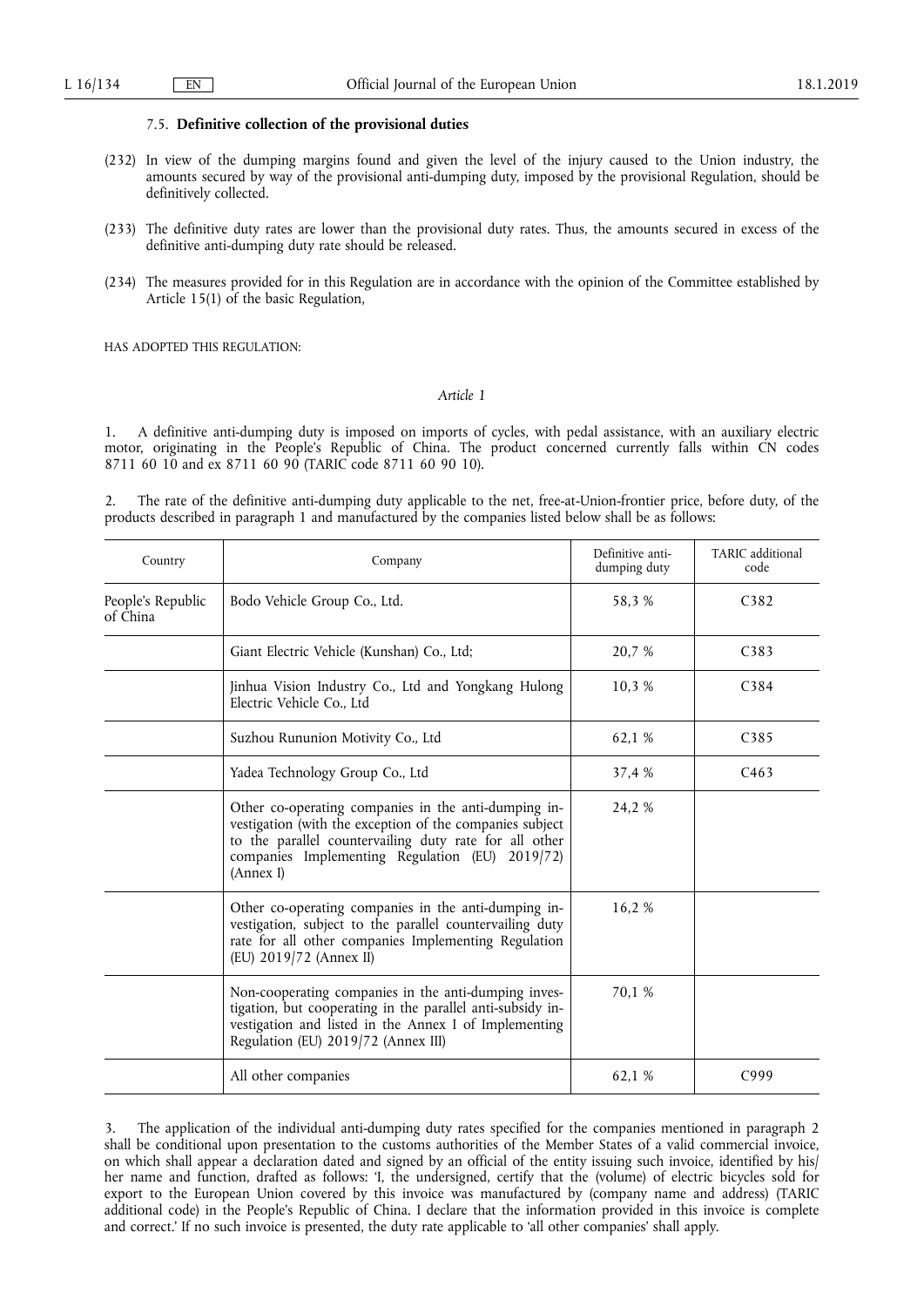4. Unless otherwise specified, the provisions in force concerning customs duties shall apply. The default interest to be paid in case of reimbursement that gives rise to a right to payment of default interest shall be the rate applied by the European Central Bank to its principal refinancing operations, as published in the C series of the *Official Journal of the European Union*, in force on the first calendar day of the month in which the deadline falls, increased by one percentage point.

5. In cases where the countervailing duty has been subtracted from the anti-dumping duty for certain exporting producers, refund requests under Article 21 of Regulation (EU) 2016/1037 shall also trigger the assessment of the dumping margin for that exporting producer prevailing during the refund investigation period.

6. Where any new exporting producer in the People's Republic of China provides sufficient evidence to the Commission, paragraph 2 may be amended by adding the new exporting producer to the appropriate annex with the cooperating companies not included in the sample and thus subject to the appropriate weighted average anti-dumping duty rate. A new exporting producer shall provide evidence that:

- it did not export to the Union the product described in paragraph 1 during the investigation period between 1 October 2016 to 30 September 2017,
- it is not related to any of the exporters or producers in the People's Republic of China which are subject to the measures imposed by this Regulation, and
- it has actually exported to the Union the product concerned after the investigation period on which the measures are based, or it has entered into an irrevocable contractual obligation to export a significant quantity to the Union.

#### *Article 2*

The amounts secured by way of the provisional anti-dumping duty under Implementing Regulation (EU) 2018/1012 shall be definitively collected. The amounts secured in excess of the definitive rates of the anti-dumping duty shall be released.

### *Article 3*

Registration of imports resulting from Implementing Regulation (EU) 2018/671 making imports of electric bicycles originating in the People's Republic of China subject to registration shall be discontinued. No definitive anti-dumping duty will be levied retroactively for registered imports.

#### *Article 4*

This Regulation shall be binding in its entirety and directly applicable in all Member States.

Done at Brussels, 17 January 2019.

*For the Commission The President*  Jean-Claude JUNCKER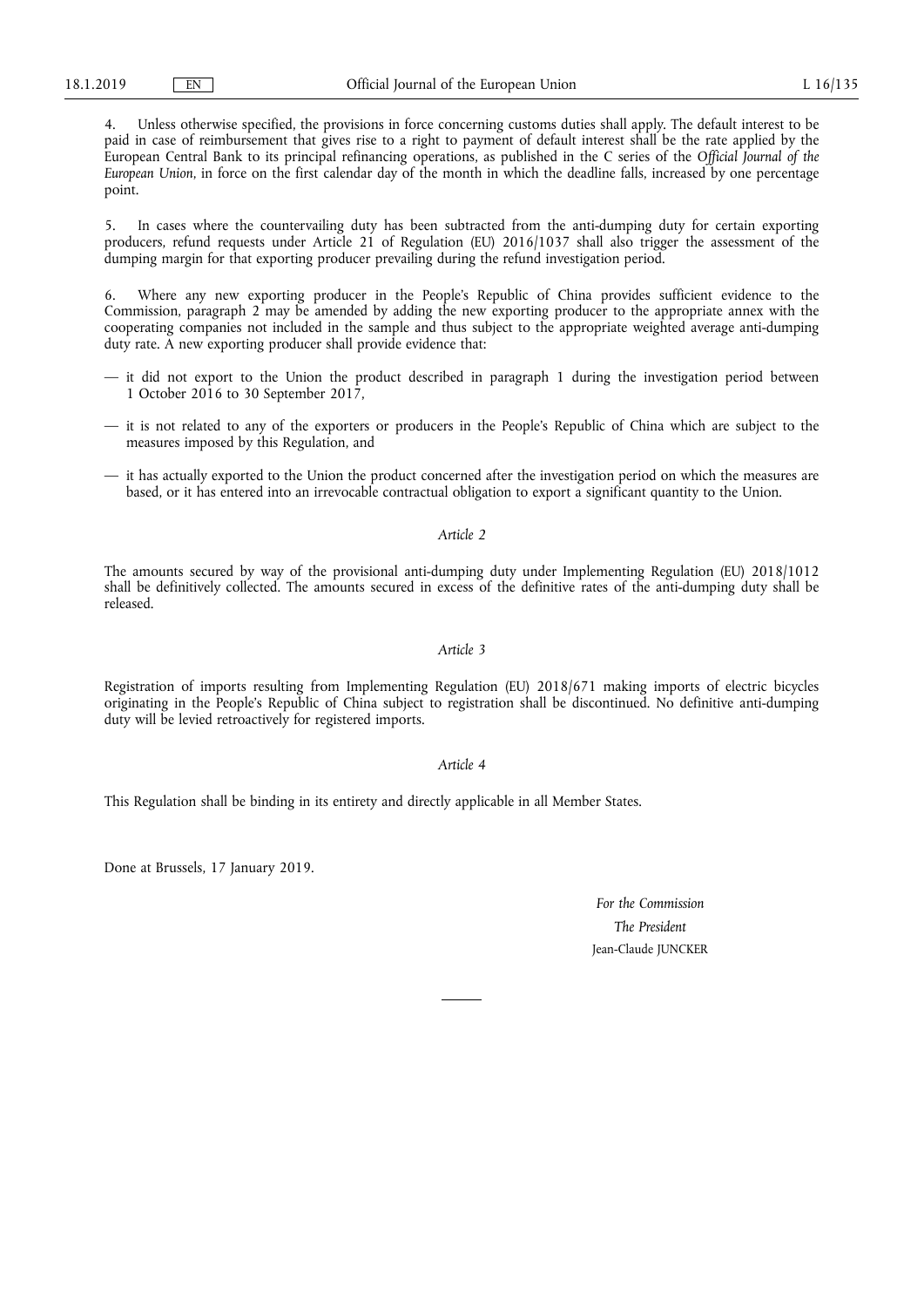# *ANNEX I*

| Company Name                                                                       | Province  | TARIC additional code |
|------------------------------------------------------------------------------------|-----------|-----------------------|
| Acetrikes Bicycles (Taicang) Co., Ltd.                                             | Jiangsu   | C386                  |
| Active Cycles Co., Ltd.                                                            | Jiangsu   | C387                  |
| Aigeni Technology Co., Ltd.                                                        | Jiangsu   | C388                  |
| Alco Electronics (Dongguan) Limited                                                | Guangdong | C390                  |
| Changzhou Airwheel Technology Co., Ltd.                                            | Jiangsu   | C <sub>392</sub>      |
| Changzhou Bisek Cycle Co., Ltd.                                                    | Jiangsu   | C393                  |
| Changzhou Rich Vehicle Technology Co., Ltd.                                        | Jiangsu   | C395                  |
| Changzhou Sobowo Vehicle Co., Ltd.                                                 | Jiangsu   | C397                  |
| Changzhou Steamoon Intelligent Technology Co., Ltd.                                | Jiangsu   | C398                  |
| Cycleman E-Vehicle Co., Ltd.                                                       | Jiangsu   | C <sub>400</sub>      |
| Dongguan Benling Vehicle Technology Co., Ltd.                                      | Guangdong | C <sub>401</sub>      |
| Dongguan Honglin Industrial Co., Ltd and Melton Industrial<br>(Dong Guan) Co., Ltd | Guangdong | C402                  |
| Foshan Lano Bike Co., Ltd.                                                         | Guangdong | C405                  |
| Foshan Zenith Sports Co., Ltd.                                                     | Guangdong | C406                  |
| Guangzhou Symbol Bicycle Co., Ltd.                                                 | Guangdong | C410                  |
| Hangzhou Fanzhou Technology Co., Ltd.                                              | Zhejiang  | C411                  |
| Jiangsu Imi Electric Vehicle Technology Co., Ltd.                                  | Jiangsu   | C415                  |
| Jiangsu Lvneng Electrical Bicycle Technology Co., Ltd.                             | Jiangsu   | C416                  |
| Jiangsu Stareyes Bicycle Industrial Co., Ltd.                                      | Jiangsu   | C417                  |
| Jiaxing Onway Ev Tech Co., Ltd.                                                    | Zhejiang  | C418                  |
| Jinhua Enjoycare Motive Technology Co., Ltd.                                       | Zhejiang  | C419                  |
| Jinhua Feirui Vehicle Co., Ltd.                                                    | Zhejiang  | C420                  |
| Jinhua Jobo Technology Co., Ltd.                                                   | Zhejiang  | C421                  |
| Jinhua Suntide Vehicle Co., Ltd.                                                   | Zhejiang  | C422                  |
| Jinhua Zodin E-Vehicle Co., Ltd.                                                   | Zhejiang  | C424                  |
| Kenstone Metal (Kunshan) Co., Ltd.                                                 | Jiangsu   | C425                  |
| Komda Industrial (Dongguan) Co., Ltd.                                              | Guangdong | C426                  |
| Kunshan Sevenone Cycle Co., Ltd.                                                   | Jiangsu   | C427                  |
| Nantong Tianyuan Automatic Vehicle Co., Ltd.                                       | Jiangsu   | C429                  |
| Ningbo Bestar Co., Ltd.                                                            | Zhejiang  | C430                  |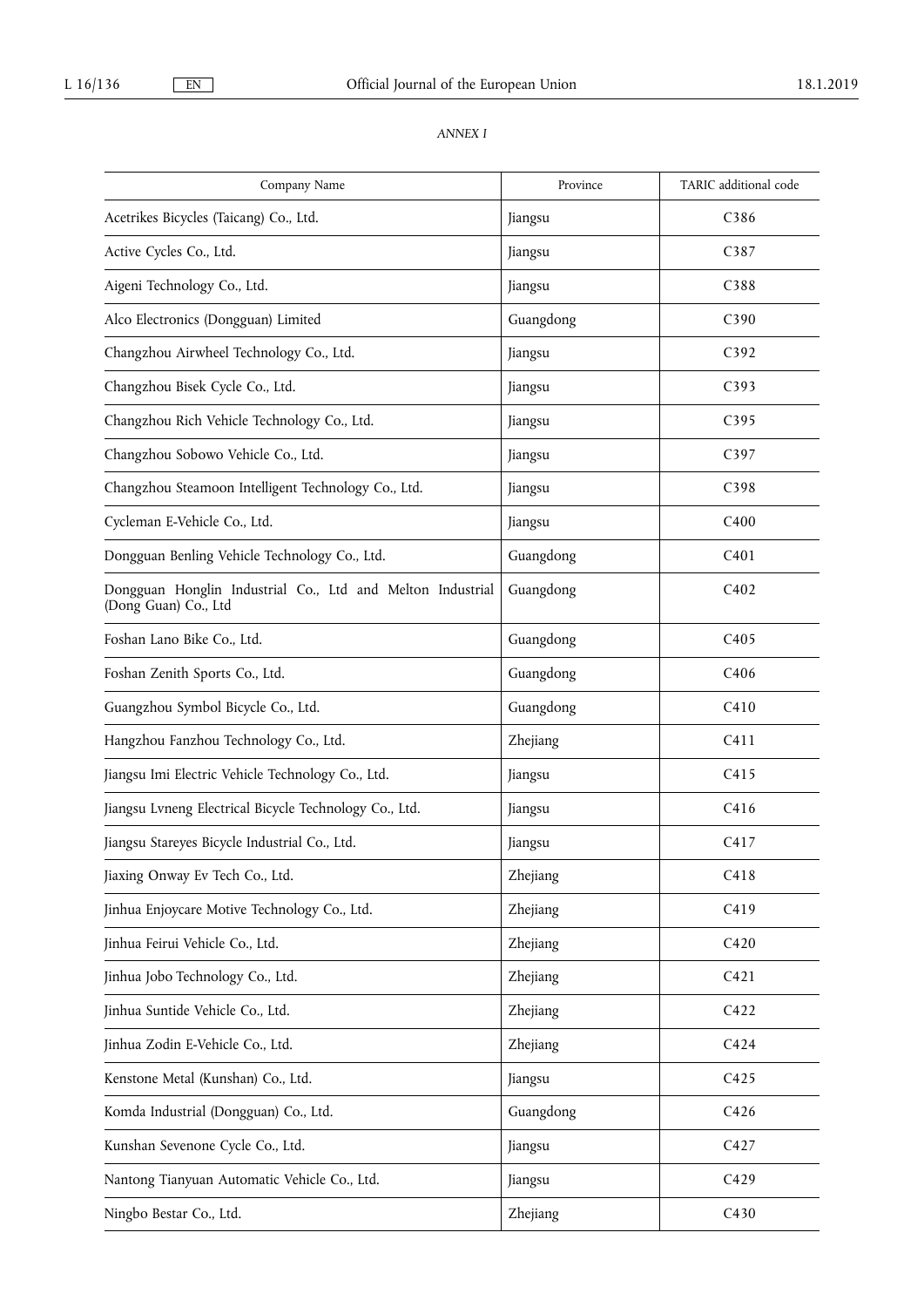| Company Name                                                                                                                                    | Province  | TARIC additional code |
|-------------------------------------------------------------------------------------------------------------------------------------------------|-----------|-----------------------|
| Ningbo Lvkang Vehicle Co., Ltd.                                                                                                                 | Zhejiang  | C431                  |
| Ningbo Nanyang Vehicle Co., Ltd.                                                                                                                | Zhejiang  | C <sub>432</sub>      |
| Ningbo Oner Bike Co., Ltd.                                                                                                                      | Zhejiang  | C <sub>433</sub>      |
| Ningbo Roadsan New Energy Technology Co., Ltd.                                                                                                  | Zhejiang  | C <sub>435</sub>      |
| Ningbo Zixin Bicycle Industry Co., Ltd.                                                                                                         | Zhejiang  | C437                  |
| Pronordic E-Bikes Limited Company                                                                                                               | Jiangsu   | C438                  |
| Shenzhen Shenling Car Co., Ltd.                                                                                                                 | Guangdong | C442                  |
| Sino Lithium (Suzhou) Electric Technology Co., Ltd.                                                                                             | Jiangsu   | C443                  |
| Skyland Sport Tech Co., Ltd.                                                                                                                    | Tianjin   | C444                  |
| Suzhou Guoxin Group Fengyuan Imp & Exp. Co., Ltd.                                                                                               | Jiangsu   | C446                  |
| Tianjin Luodeshengda Bicycle Co., Ltd.                                                                                                          | Tianjin   | C449                  |
| Tianjin Upland Bicycle Co., Ltd.                                                                                                                | Tianjin   | C450                  |
| Easy Electricity Technology Co., Ltd.                                                                                                           | Tianjin   | C <sub>451</sub>      |
| Ubchoice Co., Ltd.                                                                                                                              | Guangdong | C452                  |
| Wettsen Corporation                                                                                                                             | Shandong  | C454                  |
| Wuxi Shengda Bicycle Co., Ltd. and Wuxi Shengda Vehicle Tech-<br>nology Co.,Ltd                                                                 | Jiangsu   | C458                  |
| Wuxi United Mobility Technology Inc                                                                                                             | Jiangsu   | C <sub>459</sub>      |
| Xiangjin (Tianjin) Cycle Co., Ltd.                                                                                                              | Tianjin   | C462                  |
| Yong Qi (China) Bicycle Industrial Corp                                                                                                         | Jiangsu   | C464                  |
| Yongkang Juxiang Vehicle Co, Ltd.                                                                                                               | Zhejiang  | C466                  |
| Yongkang Lohas Vehicle Co., Ltd.                                                                                                                | Zhejiang  | C <sub>467</sub>      |
| Yongkang Mars Vehicle Co., Ltd.                                                                                                                 | Zhejiang  | C <sub>468</sub>      |
| Zhejiang Apollo Motorcycle Manufacturer Co., Ltd.                                                                                               | Zhejiang  | C469                  |
| Zhejiang Baoguilai Vehicle Co., Ltd.                                                                                                            | Zhejiang  | C470                  |
| Zhejiang Goccia Electric Technology Co., Ltd.                                                                                                   | Zhejiang  | C472                  |
| Zhejiang Jsl Vehicle Co., Ltd.                                                                                                                  | Zhejiang  | C473                  |
| Zhejiang Kaiyi New Material Technology Co., Ltd.                                                                                                | Zhejiang  | C474                  |
| Zhejiang Lianmei Industrial Co., Ltd.                                                                                                           | Zhejiang  | C475                  |
| Zhejiang Tuer Vehicle Industry Co., Ltd.                                                                                                        | Zhejiang  | C477                  |
| Zhejiang Xingyue Vehicle Co., Ltd., Zhejiang Xingyue Overfly<br>Electric Vehicle Co., Ltd. and Zhejiang Xingyue Electric Vehi-<br>cle Co., Ltd. | Zhejiang  | C478                  |
| Zhongxin Power (Tianjin) Bicycle Co., Ltd.                                                                                                      | Tianjin   | C480                  |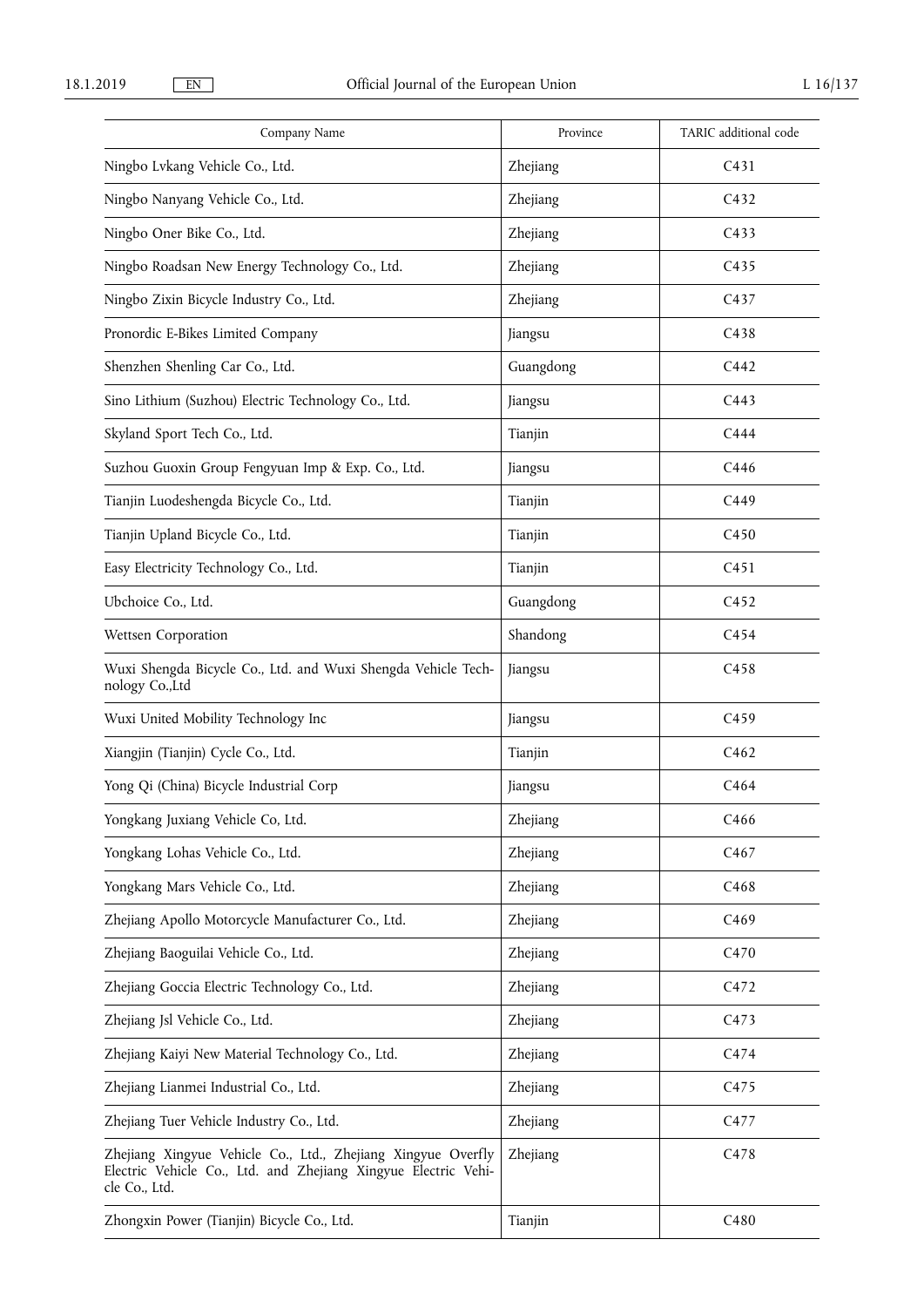# *ANNEX II*

| Company Name                                                | Province  | TARIC additional code |
|-------------------------------------------------------------|-----------|-----------------------|
| Aima Technology Group Co., Ltd.                             | Tianjin   | C389                  |
| Beijing Tsinova Technology Co., Ltd.                        | Beijing   | C391                  |
| Changzhou Hj Pedal Co., Ltd.                                | Jiangsu   | C394                  |
| Changzhou Ristar Cycle Co., Ltd                             | Jiangsu   | C396                  |
| Cutting Edge Power Vehicle Int'l TJ Co., Ltd.               | Tianjin   | C399                  |
| Eco International Elebike Co., Ltd.                         | Jiangsu   | C403                  |
| Everestt International Industries Ltd.                      | Jiangsu   | C404                  |
| Geoby Advance Technology Co., Ltd.                          | Jiangsu   | C <sub>4</sub> 07     |
| Guangdong Commercial Trading Imp. & Exp. Corp., Ltd.        | Guangdong | C408                  |
| Guangdong Shunde Junhao Technology Development Co., Ltd.    | Guangdong | C409                  |
| Hangzhou Morakot E-Bike Manufacture Co., Ltd.               | Zhejiang  | C412                  |
| Hangzhou TOP Mechanical And Electrical Technology, Co. Ltd. | Zhejiang  | C413                  |
| Hua Chin Bicycle & Fitness (H.Z.) Co., Ltd.                 | Guangdong | C414                  |
| Jinhua Yifei Electric Science And Technology Co., Ltd.      | Zhejiang  | C423                  |
| Nanjing Jincheng Machinery Co., Ltd.                        | Jiangsu   | C428                  |
| Ningbo Pugonying Vehicle Technology Co., Ltd.               | Zhejiang  | C434                  |
| Ningbo Shenchima Vehicle Industry Co., Ltd.                 | Zhejiang  | C436                  |
| Shandong Eco Friendly Technology Co., Ltd.                  | Shandong  | C439                  |
| Shanghai Promising Int'l Trade & Logistics Co., Ltd.        | Shanghai  | C440                  |
| Shenzhen SanDin Cycle Co., Ltd.                             | Guangdong | C441                  |
| Suzhou Dynavolt Intelligent Vehicle Technology Co., Ltd.    | Jiangsu   | C445                  |
| Suzhou Joydeer E-Bicycle Co., Ltd                           | Jiangsu   | C447                  |
| Taioku Manufacturing (Jiangsu) Co., Ltd.                    | Jiangsu   | C448                  |
| Universal Cycle Corporation (Guang Zhou)                    | Guangdong | C453                  |
| Wuxi Bashan E-Vehicle Co., Ltd.                             | Jiangsu   | C455                  |
| Wuxi Merry Ebike Co., Ltd.                                  | Jiangsu   | C456                  |
| Wuxi METUO Vehicle Co., Ltd.                                | Jiangsu   | C457                  |
| Wuyi Simino Industry & Trade Co., Ltd.                      | Zhejiang  | C460                  |
| Wuyi Yuema Leisure Articles Co., Ltd.                       | Zhejiang  | C461                  |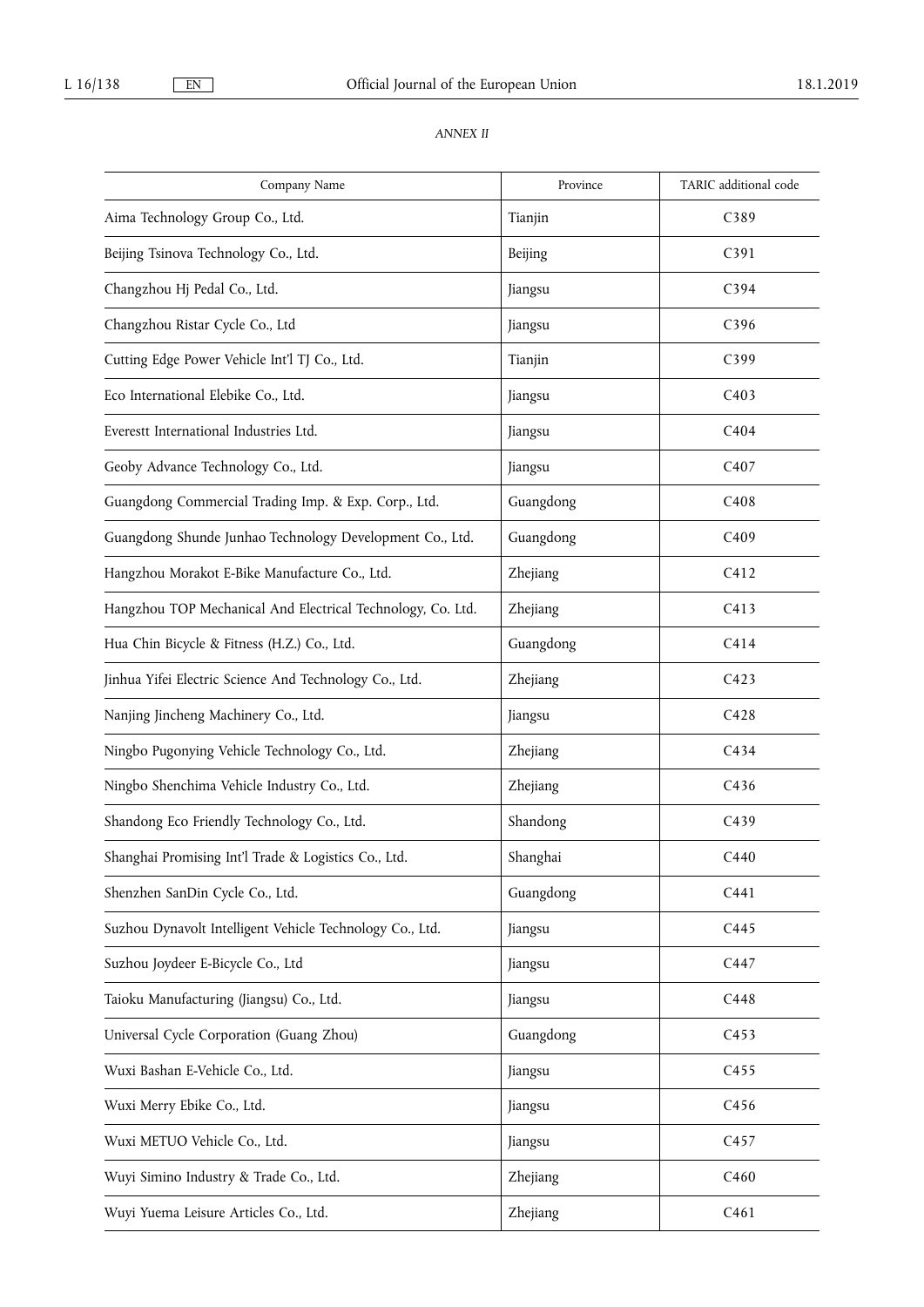| Company Name                               | Province        | TARIC additional code |
|--------------------------------------------|-----------------|-----------------------|
| Yongkang Aijiu Industry & Trade Co., Ltd.  | Zhejiang        | C <sub>465</sub>      |
| Zhejiang Enze Vehicle Co., Ltd.            | <b>Zhejiang</b> | C <sub>471</sub>      |
| Zhejiang Luyuan Electric Vehicle Co., Ltd. | Zhejiang        | C <sub>476</sub>      |
| Zhongshan Qiangli Electronics Factory      | Guangdong       | C <sub>479</sub>      |